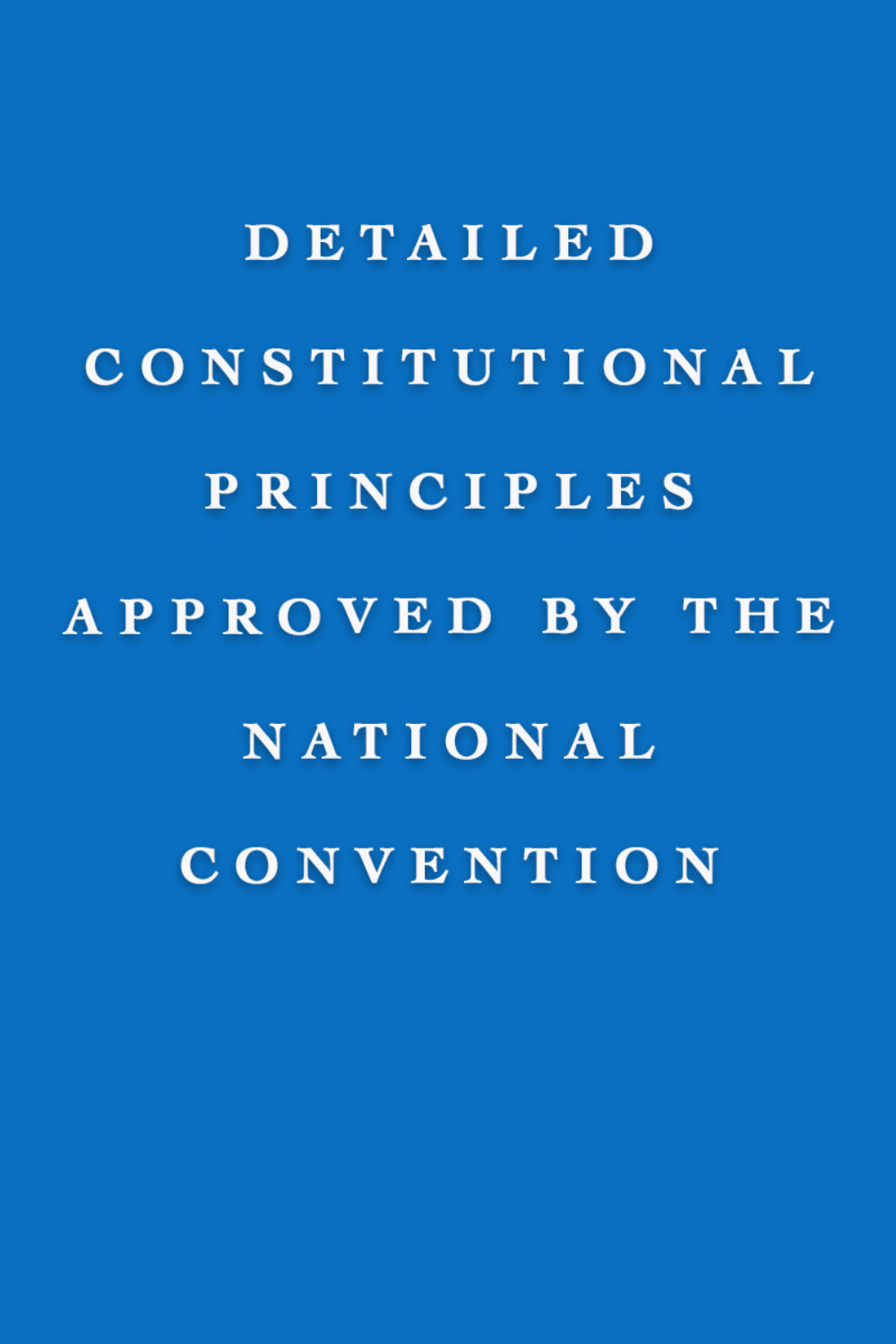# **DETAILED CONSTITUTIONAL PRINCIPLES APPROVED BY THE NATIONAL CONVENTION1**

*Draft Constitution of State Peace and Development Committee* 

## **CHAPTER ON THE STATE**

- 1. Burma is a sovereign and independent State.
- 2. The State shall be called Republic of the Union of Burma.
- 3. The State is the country in which the various ethnic nationalities collectively live together.
- 4. The sovereignty of the State emanates from the citizens and abides throughout the country.
- 5. The bounds of the State that include the land, sea and air are those that exist at the time when the Constitution comes into force.

#### **FORMATION OF THE STATE**

- 1. The State is established on the Union system.
- 2. The State is divided and demarcated as seven Regions, seven States and Union Territories, as follows:
	- i. Kachin State
	- ii. Kayah State
	- iii. Karen State
	- iv. Chin State
	- v. Sagaing Region
	- vi. Tanessarim Region
	- vii. Pegu Region
	- viii. Mergui Region
	- ix. Mandalay Region
	- x. Mon State
	- xi. Arakan State
	- xii. Rangoon Region
	- xiii. Shan State
	- xiv. Irrawaddy Region
	- xv. Union Territories
- 3. The respective Regions and State are equal in status.
- 4. For the change of name of a Region or a State, the question shall be put to a referendum of the eligible voting citizens of that Region or State, and shall be changed by the enactment of law.
- 5. The Regions, States, Union Territories, Autonomous Units that are in the country shall never secede from the State.
- 6. In Uniting of the State

l

- i. Villages shall be grouped together as a Village Tract;
- ii. Wards shall be grouped together as a City or Township;
- iii. Village Tracts and Wards or Cities shall be grouped together as a Township;
- iv. Townships shall be grouped together as a District;

<sup>&</sup>lt;sup>1</sup> Burma Lawyers Council, Lack of Democracy, Lack of Equality: Political Analysis of Constitutional Principles Laid down by the SLORC National Convention (1995).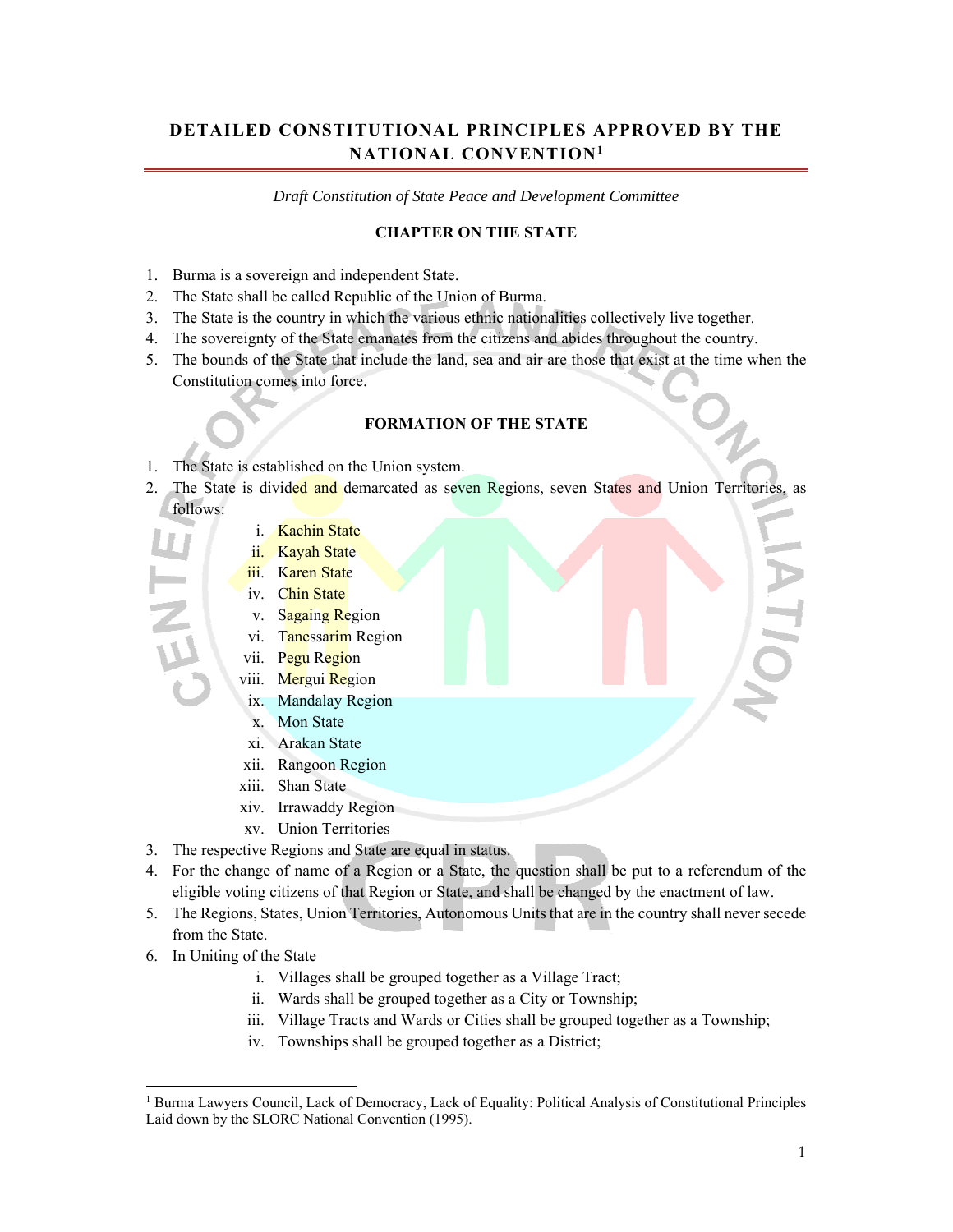- v. Districts shall be grouped together as a Region or State;
- vi. In the Autonomous Zone, the townships in that Zone shall be grouped together as the Autonomous Districts;
- vii. In the Autonomous Division, the townships in the Division shall be grouped together as districts, and the districts shall be grouped together as the Autonomous Division;
- viii. If in a Region or a State there is an Autonomous Division or Autonomous Zone, the Autonomous Division, Autonomous Zone and Districts shall be grouped together as the Region or State; and
- ix. The Regions, States and Union Territories shall be grouped together as the State.
- 7. Alteration of the State's Border
	- a. If it becomes necessary to change the border of the State, the State President shall firstly notify that Chief of the Union Assembly to get the opinion of the Union Assembly concerning the matter.
	- b. On receiving notification from the State President concerning the need for changing of the State's border, Chief of the Union Assembly shall obtain the opinion of the assembly members as follows:
		- i. Affirmative vote of half or more of the members of the Assembly that consists of equal number of members from the Regions and States;
		- ii. Affirmative vote of half or more of the members of the Assembly elected on population basis;
		- iii. Affirmative vote of half or more of the total membership of both the assemblies of the Region or State, whose border is affected.
		- iv. If the respective affirmative votes are achieved as above, Chief of the Union Assembly shall inform the State President to change the border as necessary.
		- v. If according to the procedures specified above, either Assembly or members of both Assemblies of the Region or State concerned, disapprove the change of the border, the opinion of the Union Assembly shall be obtained. If two third or more of the total membership support, Chief of the Union Congress shall inform the State President for changing the border of the State as necessary.
		- vi. On receiving the opinion of the Union Assembly, the State President shall perform as necessary with regard to alteration of the border.
- 8. Alteration of border of a Region or State

**JENTEY** 

- a. If occasion arises for the border of a Region or State to be altered, the opinion of the electorate of the affected Township firstly be taken.
- b. If an affirmative vote of over half the electorate is not achieved, the alteration of the border shall not be made.
- c. If over half of the electorate of that Township support for change, the opinion of members of Assembly of the Region of State affected shall be taken.
- d. If three fourths and more of the total members of the Region or State Assembly support the change, the State President shall obtain the approval of the Union Assembly and alter the border of a Region or State.
- e. If the affected Region or State Assembly disapproves the alteration of border, decision of the Union Assembly shall be obtained.
- f. If tow thirds or more of the total representatives of the Union Assembly vote in support for change of the border, the State President shall alter the border of a Region or State as necessary.
- g. If occasion arises that village, village tract, quarter, city, township or district, within a Region, State, Autonomous Division, or Autonomous Zone, needs alteration of its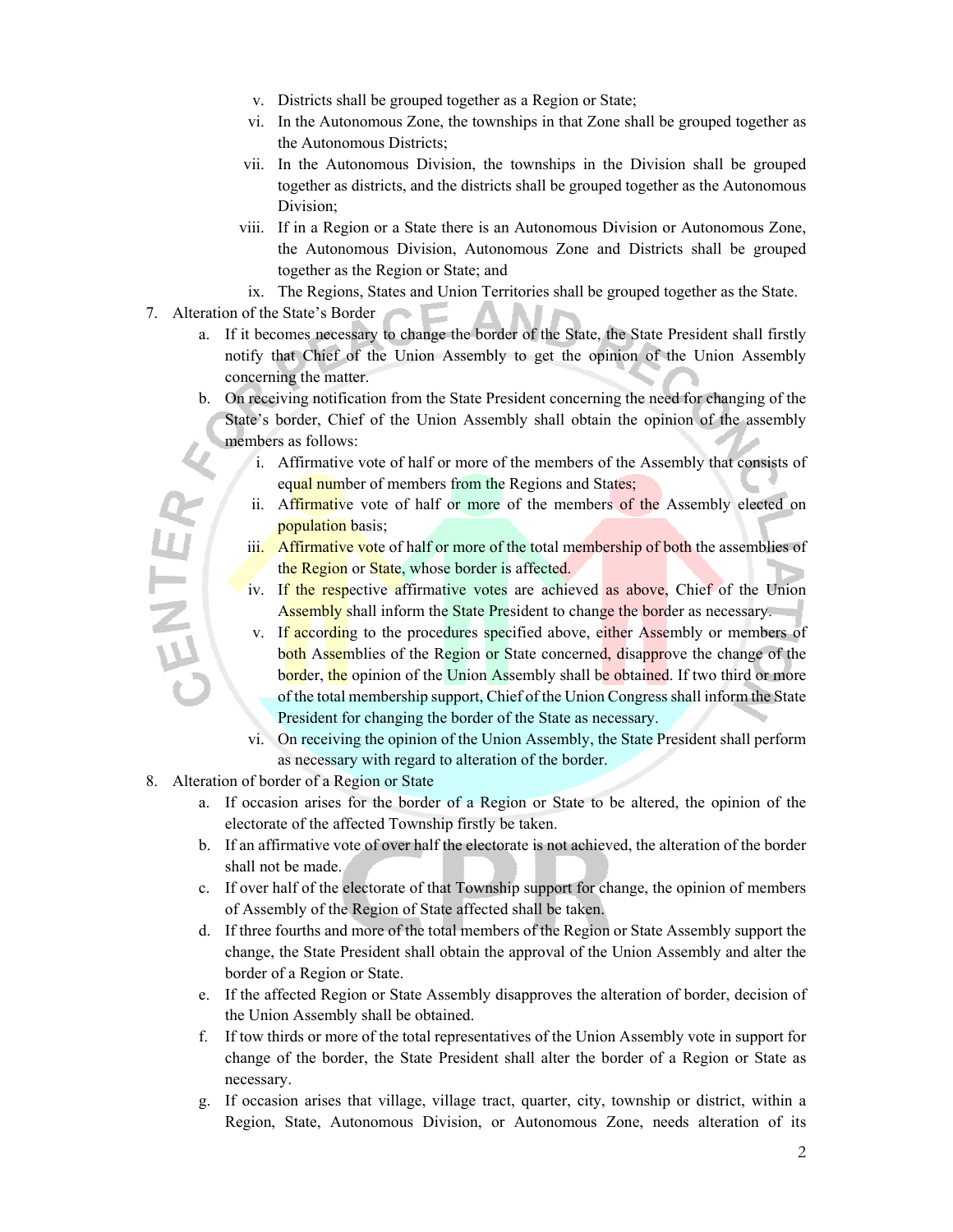boundary, to be formed or a change of name, the respective Region or State administration authority, shall recommend the matter to the State President, who shall take measures, as necessary.

- 9. If the name of an Autonomous Division or Autonomous Zone is desired to be changed, it shall be done in accordance with the same procedure used for changing the name of a Region or a State.
- 10. Designation of Union Territories
	- a. Rangoon, which is the capital of the country, is designated as Union Territory under the direct administration of the State President.
	- b. Coco Island Township, which is under a unique situation, is designated as Union Territory under the direct administration of the State President.
	- c. Due to the need relating to defense, security, administration, economy and etc. of the State, territories under unique situation may be designated as a Union Territory, under the direct administration of the State President, by enactment of a law.

## **THE LEGISLATURE**

### **1.** Legislation

- a. The legislative power of the State<sup>2</sup> is apportioned to the Union Assembly, the Regional Assemblies and the State Assemblies.
- The autonomous territories are vested with the legislative power as provided for by the Constitution.

# The Two Assemblies

- a. The Assembly composed of representatives, elected on the basis of population, and the military personnel, submitted as representatives by Chief of Staff of the Defense Forces, shall be know as the People's Assembly; and
- b. The Assembly composed of equal numbers of representatives, elected by the Regions and States, and military personnel, submitted as representatives by Chief of Staff of the Defense Forces, shall be known as the National Assembly.
- **3.** The Union Assembly: The Union Assembly consists of the following two assemblies:
	- a. The People's Assembly composed of representatives elected on the basis of population and military personnel, submitted as representatives by Chief of Staff of the Defense Forces; and
	- b. The National Assembly composed of equal numbers of representatives, elected by the Regions and States, and military personnel submitted as representatives by Chief of Staff of the Defense Forces.
- **4.** Size of People's Assembly: The People's Assembly shall be composed of a maximum of 440 representatives (members)<sup>3</sup> as follows;
	- a. No more than 330 representatives elected on the basis of population; and
	- b. No more than 110 military personnel, nominated and submitted as representatives, pursuant to law, by Chief of Staff of the Defense Forces.
- **5.** Officers and Deputies of the Assemblies: For the swearing in of the representatives and election of the assembly Chairman and Vice-chairman, at the first session of each new term of the respective Assemblies, the presiding officer shall be referred to as *Thabarpati<sup>4</sup>* , whereas the Chief officer and

- 
- 3
- 4

 $\frac{1}{2}$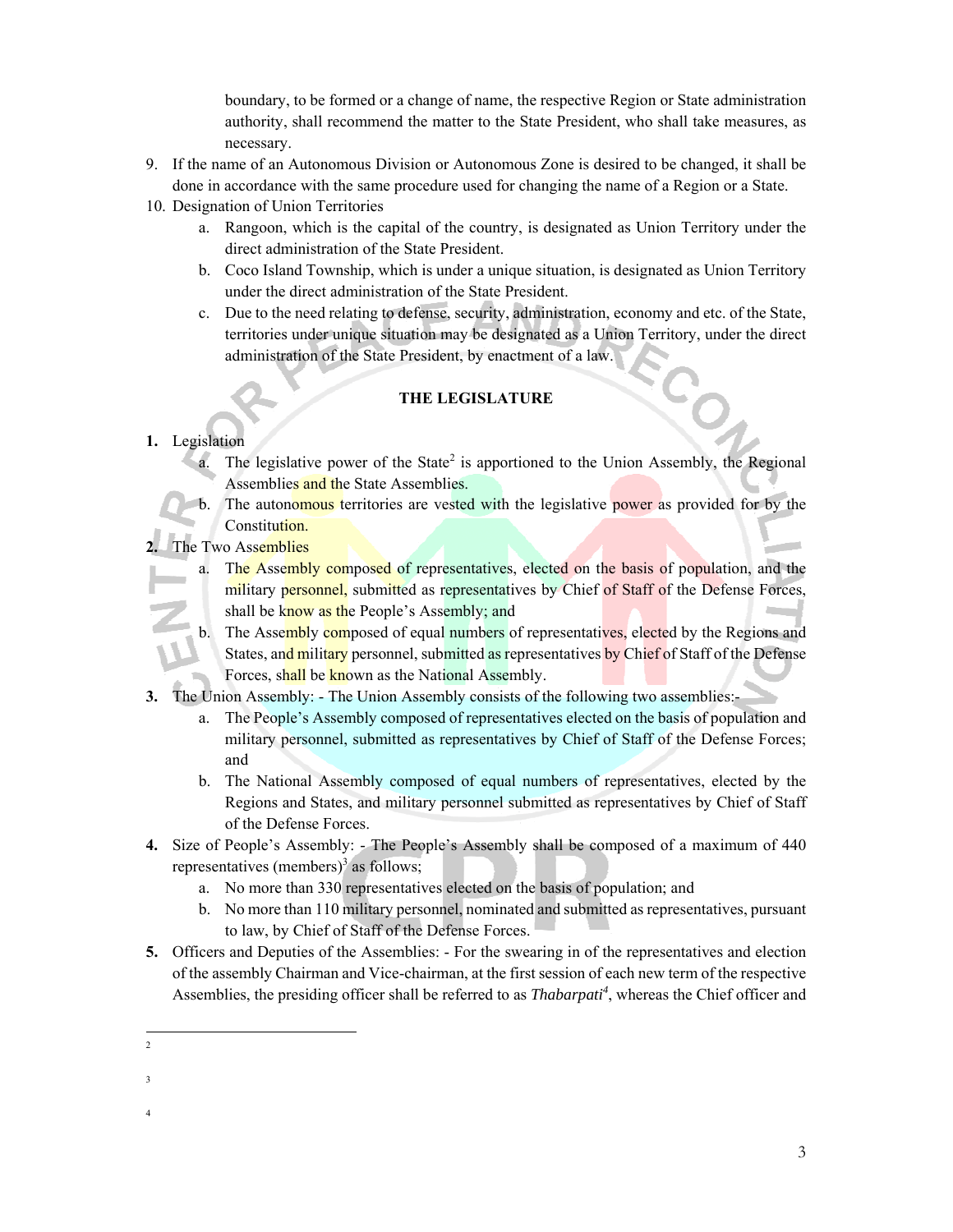deputy officer of the Union Assembly shall be referred to as Patron and Vice-patron, and the Chief officer and deputy officer of the People's Assembly, the National Assembly, the Regional Assemblies or State Assemblies shall referred to as the Chairman and Vice-chairman.

- **6.** Election of *Thabarpati* of the People's Assembly
	- a. At the first session of the new term of the People's Assembly, a member shall be elected as *Thabarpati.*
	- b. The *Thabarpati* shall take oath in the presence of the People's Assembly.
	- c. The *Thabarpati* shall preside over the People's Assembly session, until the People's Assembly Chairman and Vice-chairman shall have been elected.
- **7.** Election of People's Assembly Chairman and Vice-chairman
	- a. In the Peoples' Assembly,
		- i. The representatives shall elect from among themselves the Chairman and Vice Chairman.
		- ii. If the office of the Chairman or Vice Chairman falls vacant, the vacancy shall be filled at the next People's Assembly session.
		- iii. When the Chairman is unable to perform his duties the Vice Chairman shall temporarily perform the duties of the Chairman.
	- b. Procedure for election of the People's Assembly Chairman and Vice Chairman shall be regulated by law.
- **8.** Functions and dismissal of People's Assembly Chairman and Vice Chairman
	- a. The People's Assembly Chairman and Vice Chairman shall serve as Chairman and Vice Chairman until the first session of the next term of People's Assembly.
	- b. If the People's Assembly Chairman or Vice Chairman resigns or dies, or is dismissed as a member of the People's Assembly, or is no longer eligible to continue as the People's Assembly member, or is relieved from the duties of Chairman or Vice Chairman by the People's **Assembly**, he shall have been dismissed as Chairman or Vice Chairman.
- **9.** Duties, powers and rights of Chairman and Vice Chairman of People's Assembly: The Duties, powers and rights of the Chairman and Vice Chairman of the People's Assembly shall be regulated by law.
- **10.** Status of Chairman and Vice Chairman of People's Assembly: For the purpose of reference in the enactment of law regarding the duties, powers and rights of the Chairman and Vice Chairman of the People's Assembly, the status of Chairman is admitted as equivalent to that of the Vice Chairman and the Vice Chairman as that of the Union Minister.
- **11.** In the People's Assembly
	- a. Committees of the People's Assembly:
		- i. The People's Assembly shall form, with its members, Committee on Bills, Committee on Budget, Committee on Rights of the Assembly, and Over sight Committee on Guarantees, Agreements and Treaties taken upon by the Government.
		- ii. When Occasions arise for study and report on mattes relating to defense and security or military affairs, the People's Assembly shall form, with its members from the military, a Defense and Security Committee having a fixed term. In forming the Defense and Security Committee, appropriate non-military members may be included, if it is necessary to include them on technical ground.
		- iii. If it is necessary for the People's Assembly for a study and report on matters relating to legislation, administration, ethnic nationalities, economic, finance, social, foreign and others, it may form committees, having fixed terms, with its members.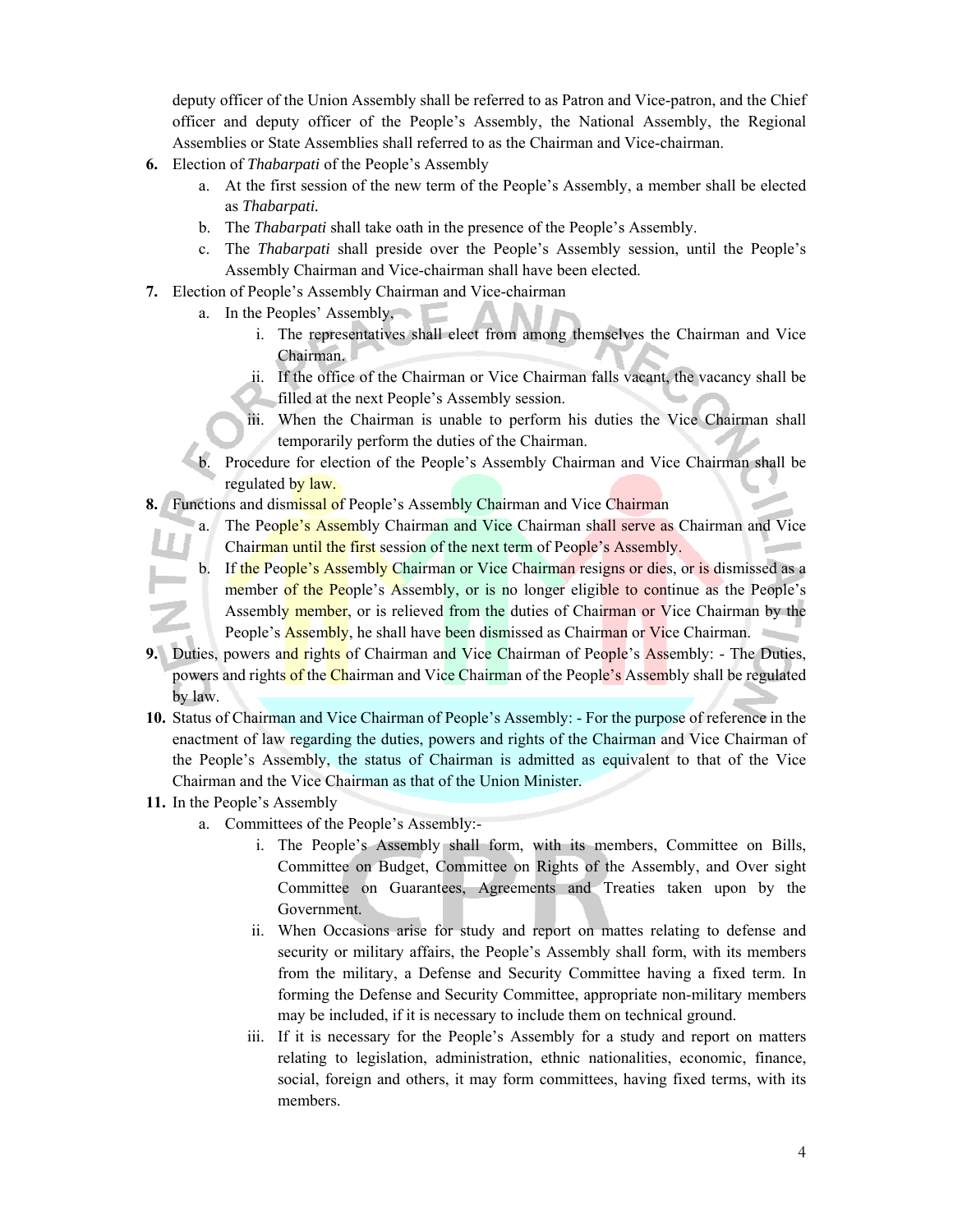- iv. The People's Assembly shall specify the size, duties, powers, rights and term of the People's Assembly Committees.
- v. If occasion arises for the People's Assembly to confer with the National Assembly on certain matters, the People's Assembly, for the formation of a Joint-Committee, may elect, form among its members, delegates to the Joint-Committee, which shall consist of equal numbers of representatives from the two assemblies. The term of the Joint-Committee shall extend until the completion of reporting to the respective Assemblies.
- vi. If a matter, that falls outside of the jurisdiction of the Committees, mentioned above, in Paragraph (1) and (2), needs the study of both the Assemblies, the Chairman of the two Assemblies shall negotiate between themselves and may form a joint-Committee, with equal numbers of representatives from the People's Assembly and the National Assembly, to investigate the matter. The People's Assembly may elect representatives, from among its members, to serve on the Joint-Committee. The term of the Joint-Committee shall extend until the completion of reporting to the respective Assemblies.

Formation of People's Assembly Commissions and Bodies:

- i. Apart from matters studied by the Committee, the People's Assembly may form Commissions and Bodies for other matters, with its members or together with competent citizens.
- ii. When the People's Assembly forms the above mentioned Commissions and Bodies, it shall specify the number of members, duties, powers, rights and terms of the Commissions or the Bodies.

**12.** Term of the People's Assembly: - The Term of the People's Assembly is five years from the day it holds its first session.

- **13.** The National Assembly: The National Assembly shall be formed with a maximum number of 224 members as follows:
	- i. A total of 168 elected representatives, elected on the basis of 12 per Region, including the Union Territories, and 12 per State, among whom shall be one representative from each Autonomous Divisions or Province;
	- ii. A total of 56 military personnel, whom Chief of Staff of the Defense Forces has nominated and submitted as representatives, pursuant to law, on the basis of four per region, including Union Territories, and four per State.
- **14.** Election of *Thabarpati* of National Assembly
	- a. At the beginning of the first session of the new term of the National Assembly, a member shall be elected as *Thabarpati* of the National Assembly.
	- b. The Thabarpati shall take oath in the presence of the National Assembly.
	- c. The Thabarpati shall preside over the National Assembly session until the Chairman and Vice Chairman of the National Assembly shall have been elected.
- **15.** Election of Chairman and Vice Chairman of National Assembly
	- a. In the National Assembly:
		- i. The National Assembly shall elect from among its members the Chairman and Vice Chairman of the Assembly.
		- ii. If the Chairman or Vice Chairman's office falls vacant, it shall be filled at the next National Assembly session.
		- iii. When the Chairman is unable to perform his duties, the Vice Chairman shall temporarily perform the duties of the Chairman.
	- b. Procedures for the election of National Assembly Chairman and Vice Chairman shall be regulated by law.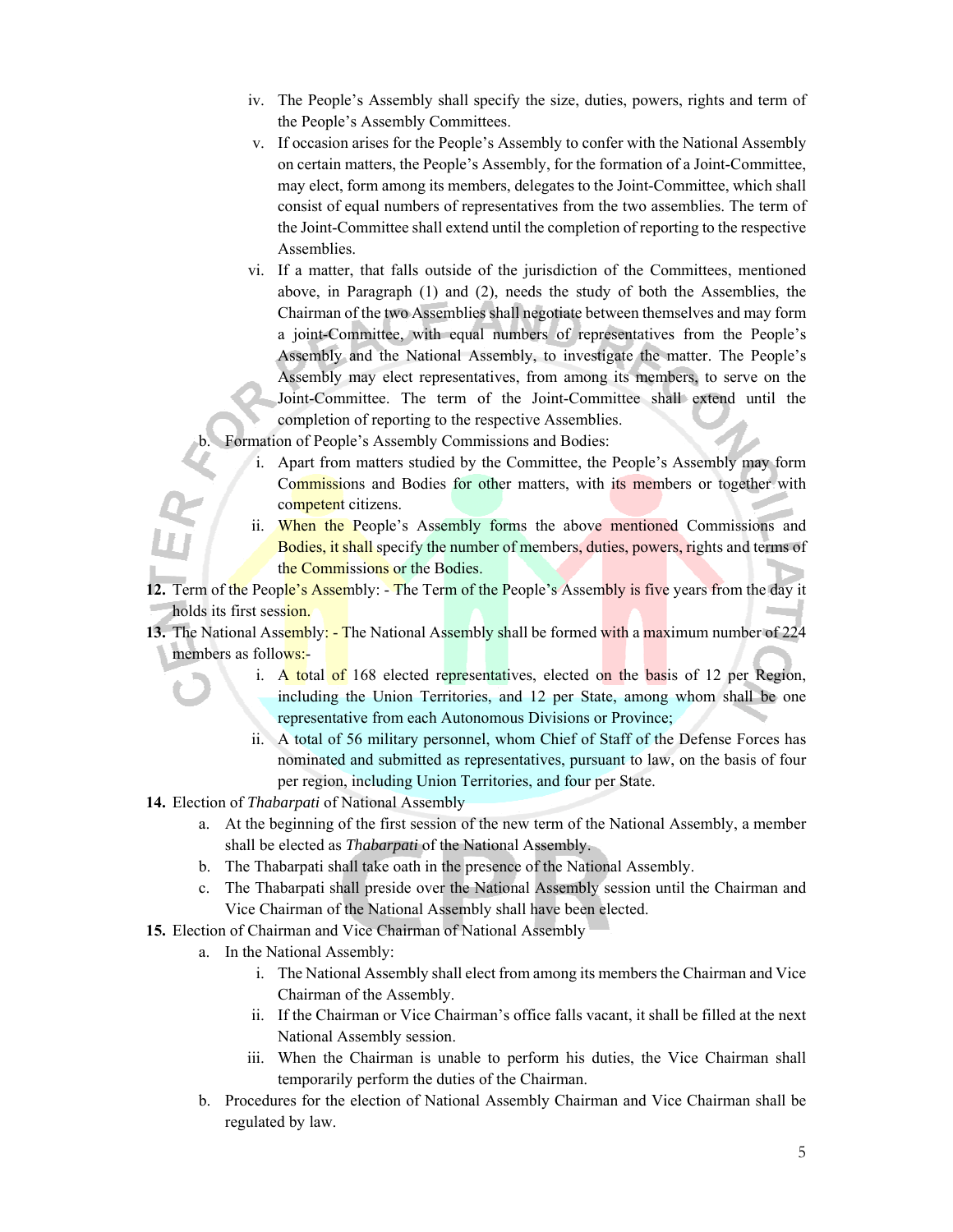- **16.** Functions and dismissal of National Assembly Chairman and Vice Chairman
	- a. The National Assembly Chairman and Vice Chairman shall perform the functions of Chairman and Vice Chairman until the first session of the new term of the next National Assembly.
	- b. When the National Assembly Chairman or Vice Chairman resigns or dies, or is dismissed from the position of National Assembly member, or is no longer eligible to serve as the National Assembly member, or is relieved from the duties of Chairman or Vice Chairman by the National Assembly, he shall have been dismissed as Chairman or Vice Chairman.
- **17.** Duties, powers, and rights of Chairman and Vice Chairman of National Assembly: The duties, powers, and rights of the Chairman and Vice Chairman of the National Assembly shall be regulated by law.
- **18.** Status of Chairman and Vice Chairman of National Assembly: For reference in the enactment of law regarding the duties, powers and rights of the Chairman and Vice Chairman of the National Assembly, the status of Chairman is admitted as equivalent to that of the Vice President and the Status of Vice President is admitted as equivalent as that of the Union Minister.
- **19.** Formation of National Assembly Committees
	- a. The National Assembly shall form, with its members, the Bill Committee, people's Budget Committee, Assembly Rights Committee and Over sight Committee on Guarantees, Agreements, and Treaties taken upon by the Government.
	- b. When occasions arise for the study and report on matters relating to defense and security, or military affairs, the National Assembly shall form, with the military representatives of the National Assembly, a Defense and Security Committee, having a fixed term. This Defense and Security Committee, in accordance with necessity of the task, may also include appropriate non-military members of the National Assembly.
		- When it is necessary for the National Assembly to study and report on matters relating to legislation, administration, ethnic nationalities, economic, finance, social, foreign and other matters, it may form Committees, with its members and having a fixed term.

d. The National Assembly shall specify the number of members, duties, powers and rights of the National Assembly Committees.

- e. If occasions arise from the National Assembly to confer with the People's Assembly on certain matters, the National assembly may elect from among its members, representatives to the Joint Committee, which shall have equal number of members from the two Assemblies. The term of the Joint-Committee is to extend until the completion of the reporting to the respective Assemblies.
- f. If a matter, that falls outside of the jurisdiction of the Committee, mentioned above, in Paragraph (1) and (2), needs the study of both the Assemblies, the Chairmen of the two Assemblies shall negotiate between themselves and may form a Joint-Committee, with equal number of members from the National Assembly and the People's Assembly, to investigate the matter. The National Assembly may elect from among its members, representatives, to serve on the Joint-Committee. The term of the Joint-Committee shall extend until completion of reporting to the respective Assemblies.
- **20.** Formation of National Assembly Commissions and Bodies
	- a. apart from matters studied by the Committees, the National Assembly may, for other matters, from Commissions and Bodies, consisting of its members or together with competent citizens.
	- b. When the National Assembly forms the above mentioned Commissions and Bodies, it shall specify the numbers of members, duties, powers, rights and terms of the commissions or Bodies.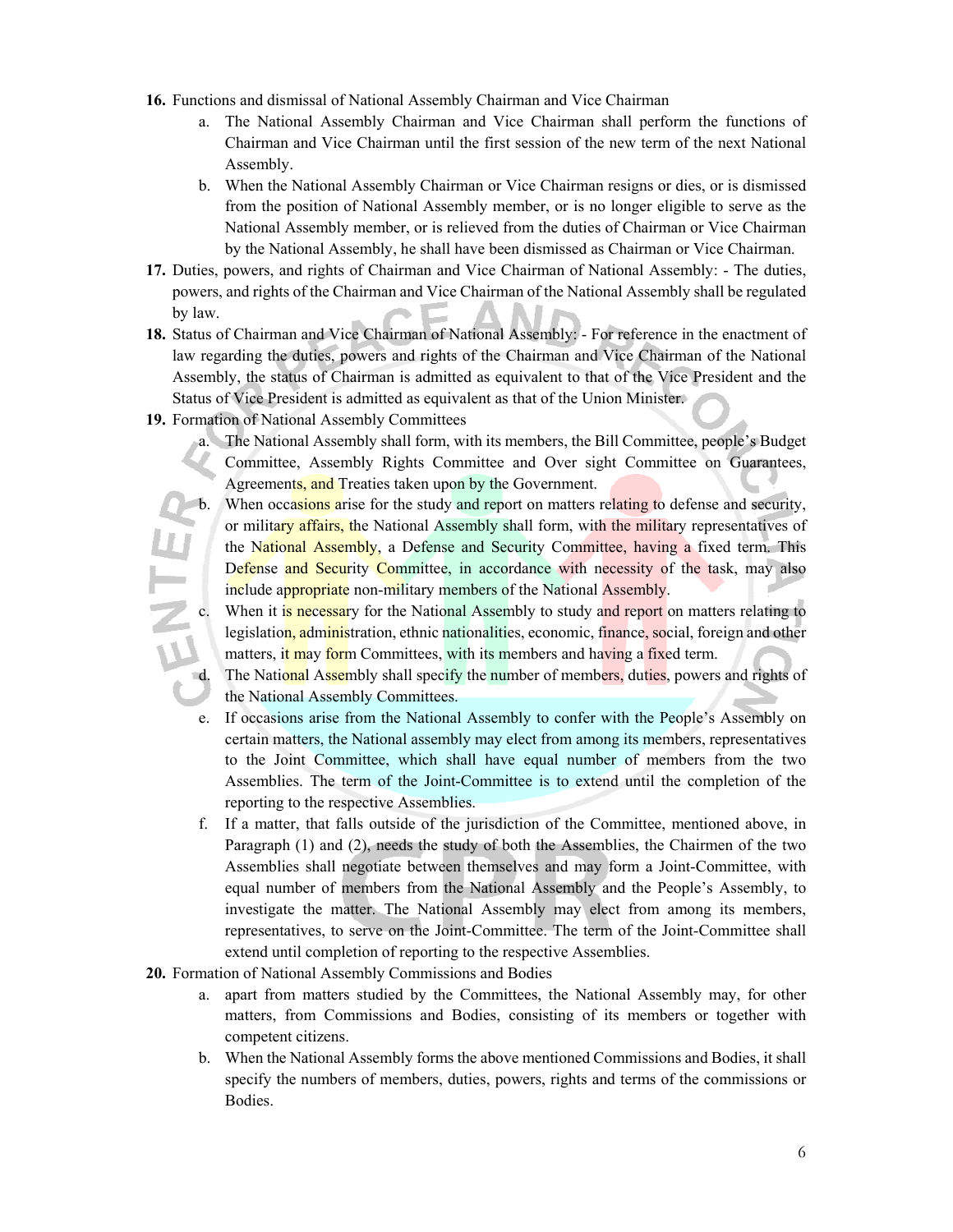- **21.** Terms of National Assembly is the same as that of the People's Assembly. The term of the National Assembly expires, as well, on the date on which the term of the people's assembly expires.
- **22.** Functions of Patron and Vice-Patron of Union Assembly
	- a. The National Assembly Chairman and Vice-Chairman shall serve concurrently as the Patron and Vice-Patron of the Union Assembly, for 30 months, starting from the first day of the term of the People's Assembly, whereas Chairman and Vice-Chairmanof the People's Assembly shall concurrently serve as the Patron and Vice-Patron of the Union Assembly for the remainder of the term.
	- b. When the Patron of the Union Assembly is unable to perform his duties, the Vice-Patron shall temporarily perform the duties of the Patron.
- **23.** Formation of Regional and State Assemblies: Regional or State Assemblies shall be formed as follows:
	- a. Representatives elected on the basis of 2 per township in the Regions or States;
	- b. In the Regions, other than those that have already obtained autonomous territories, one elected representative from each ethnic nationality, having a considerable population amounting to zero point one (0.1) percent or more, as recognized by the authorities, of the total population of the State;

In the States, other than those that have already obtained autonomous territories, one elected representative each from every ethnic nationality having a reasonable population amounting to zero point one  $(0.1)$  percent or more, as recognized by the authorities, of the total population of the State;

d. Military personnel, submitted as representatives by Chief of Staff of the Defense forces, pursuant to law, whose number shall be equal to one third of the number of representatives, elected according to paragraph  $(a)$  and  $(b)$ , or  $(a)$  and  $(c)$ .

24. Election of the Thabarpati of Regional or State Assembly

- a. At the beginning of the first session of the new term of a Regional Assembly if State Assenblym a member shall be elected to serve as the Thabapti of the Assembly.
	- The Thabapti shall take oath in the presence the Regional Assembly or State Assembly.

The Thabapti shall preside over the Regional Assembly or State Assembly session until a Chairman and Vice-chairman of the Regional Assembly or State Assembly shall have been elected.

**25.** Election of Chairman and Vice-chairman of Regional or State Assembly

- a. In the Regional or State Assembly,
	- i. The members of the Regional or State Assembly shall elect a Chairman and Vicechairman of the Regional or State Assembly, from among themselves.
	- ii. In case if vacancy of the Chairman or Vice-chairman office, it shall be filled at the next session of the Assembly.
	- iii. When the Chairman is unable to perform his duties, the Vice-chairman shall temporarily perform the duties of the Chairman.
- b. Procedures for the election of the Chairman and Vice-chairman of the Regional or State Assemblies shall be regulated by law.

**26.** Function and termination of duties of Chairman or Vice-chairman of Regional or State Assemblies

- a. The Chairman and Vice-chairman of the Regional or State Assembly shall perform the duties of the Chairman and Vice-chairman until the first session of the next term of the Regional or State Assembly.
- b. When the Regional or State Assembly Chairman or Vice-chairman resigns, or is dismissed as the Region or State Assembly member, or has been relieved from the Chairmanship or Vice-chairmanship by the Regional or State Assembly, or dies, he shall have been terminated as Chairman or Vice Chairman.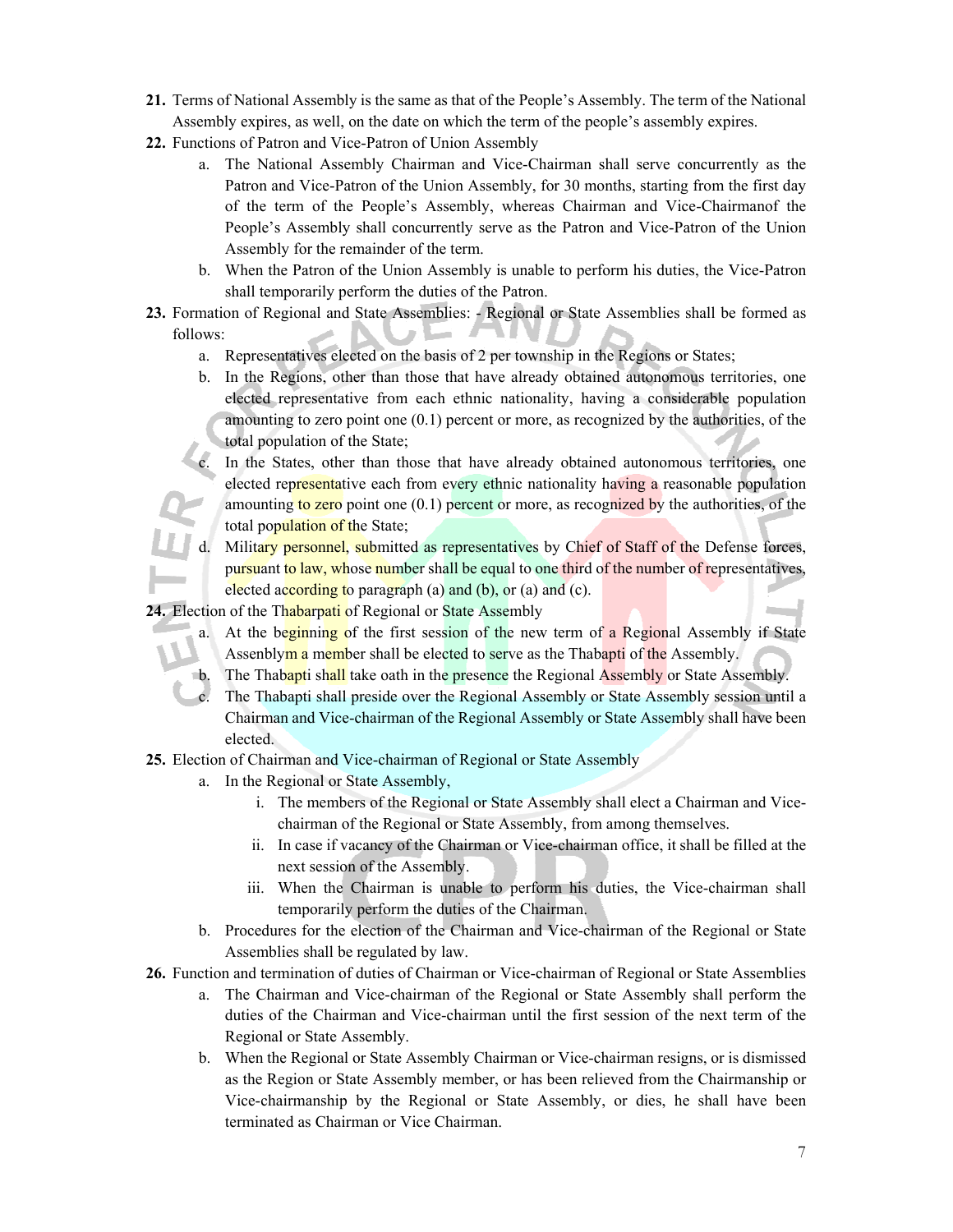- **27.** Duties, powers, and rights of Chairman and Vice-chairman of Regional or State Assembly: The duties, powers and rights of the Chairman and Vice-chairman of the Regional or State Assembly shall be regulated law.
- **28.** Status of Chairman and Vice-chairman of the Regional or State Assembly: For reference in the enactment of law on the duties, power and right of Chairman and Vice-chairman of the Regional or State Assembly, the status of Chairman of the Regional or State Assembly is admitted as equivalent to that to the Union Minister, whereas the status of Vice-chairman is admitted as equivalent to that of the Minister of the Regional or State.
- **29.** Formation of Regional or State Assembly Committees
	- a. The Regional or State Assembly may, when necessary, from Committees and Bodies, with respective Regional or State Assembly members to study and report on matters relating to legislation or affairs of the ethnic nationalities, in accordance with powers granted by the Constitution.
	- b. The Regional or State Assembly may include appropriate citizens in the formation of the above Committees and Bodies.
	- The Regional or National Assembly shall, on the formation of Committees or Bodies, specify the number of members, duties, powers, rights and terms of the Committees or Bodies.
- **30.** Term of Regional or State Assembly: The term of the Regional or State Assembly shall be the same as that of the **People'**s Assembly. On the day that the term of the **People's** Assembly expires, so does that of the Regional or State Assembly.
- 31. Duties, powers and rights of members of People's Assembly, National Assembly and Regional or State Assembly: - The duties, powers, and rights of members of the People's Assembly, National Assembly and Regional or State Assembly shall be regulated by law.
- **32.** Qualifications of candidates for People's Assembly: A person having the following qualifications
	- has the right to stand as a candidate in the election to the People's Assembly. A person who:
		- a. Has attained to the age of 25 years;
		- **b.** Is a citizen, both the parents of whom are citizens;
		- c. Has resided continuously in the Union of Burma, for at least 10 years, at the time of the election;
		- d. Possess qualifications as stipulated in the election law.
- **33.** Persons not eligible to be candidate in election to People's Assembly: The following persons shall not be eligible to stand as a candidate for election to the People's Assembly. A person who:
	- a. Has been convicted by a court of law for a certain crime and is currently serving a prison term;
	- b. Has been banned, by the authority concerned, either prior or subsequent to the enactment of this Constitution, for violation damaging his/her own qualification required to be a candidate to the People's Assembly, and the term of the ban against him/her has not yet expired;
	- c. By the relevant law, is categorized as insane;
	- d. Has yet not been released from bankruptcy, as declared by the relevant court;
	- e. Owes allegiance to a foreign government, or a subject of a foreign government or a citizen of a foreign country,
	- f. Is a beneficiary to privileges entitled to the subject of a foreign government or citizen of a foreign country;
	- g. Directly or indirectly receives and uses money, land, house, building, vehicle, property and etc., of a foreign country, or a religious or other organization, or is a member of an organization engaged in such activities;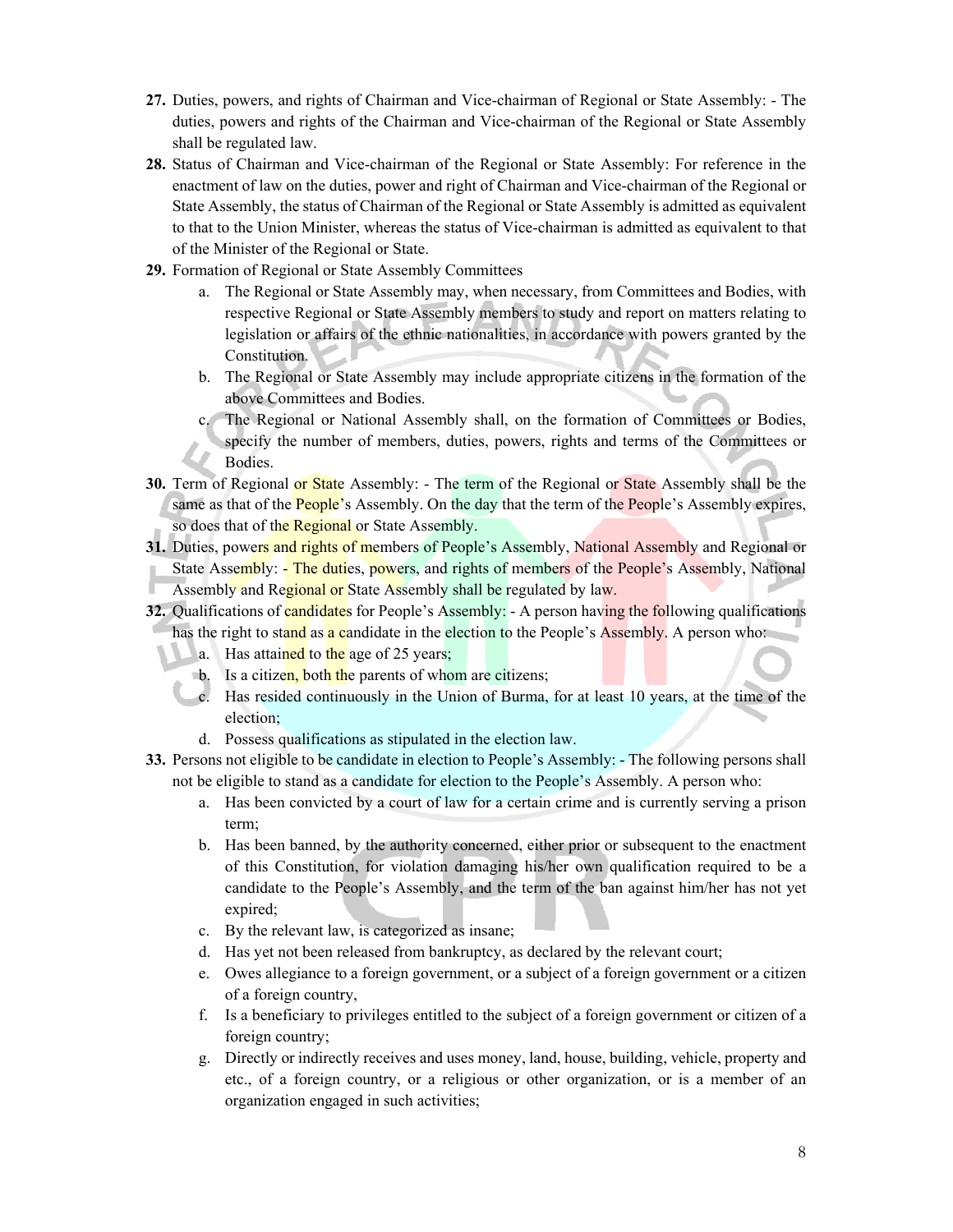- h. For policies, uses religion, speaks or gives a speech or issues a statement urging to give or not to give votes, or who encourages such things to be done, or is a member of an organization engaged in such activities;
- i. Is a religious servant;
- j. Is a state servant;
- k. Directly or indirectly receives or uses the State's money, land, house, building, vehicle, property and etc., or is a member of an organization which receives and uses such things;
	- 1. The expression, "State's money" does not include pension, allowances, cash, or the salary, allowances and cash awarded legally by the State for good services to the State;
	- 2. The expression, "State's land, house, building, vehicle, property" does not include the use, pursuant to a certain law or, allowed by the State to use while on duty – the use of State-owned land, house, building and room, other building and room, State-owned airplane, train, vehicle, property and etc., or hired with the State's money.

Has been banned by authorities concerned, either prior or subsequent to the enactment of this Constitution, from election to the People's Assembly for unbecoming conduct, in violation of the election law, or failed to abide by the provisions of the election law, and the term of ban against him/her has not yet expired.

**34.** Qualification of military representatives to People's Assembly: - The military personnel nominated and submitted by Chief of Staff of the Defense Forces according to law, shall also have the qualifications as specified for the candidates to the People's Assembly.

**35.** Qualification of candidates to National Assembly: - Candidates to the National Assembly

- a. Shall have attained to the age of 30 years;
- b. Shall have the same qualification as those specified for the candidates to the People's Assembly, except the age limitation;
- c. Shall also be subjected to the provisions disqualifying candidates in election to the People's Assembly.
- **36.** Qualification of military personnel nominated to National Assembly: The military personnel who are nominated and submitted by Chief of Staff of the Defense Forces, according to law, shall also have the same qualifications as specified for the candidates to the National Assembly.
- **37.** Qualifications of candidates to Regional or State Assembly: Candidates in election to the Regional or State Assembly:
	- a. Shall have the same qualifications as specified for candidates to the People's Assembly;
	- b. Shall also be subjected to the provisions disqualifying candidates in elections to the People's Assembly.
- **38.** Qualifications of military personnel nominated to Regional or State Assembly: The military personnel nominated and submitted by Chief of the Defense Forces, according to law, for the Regional or State Assembly, shall also have the same qualifications as specified for the candidates to the Regional or State Assembly.

#### **THE EXECUTIVE**

- 1. The Union Government
	- a. Chief of the State Executive is the State President.
	- b. (1) The executive power of the State is apportioned to the Union, the Regions and the States.

(2) The autonomous areas are vested with the executive power as provided for by the Constitution.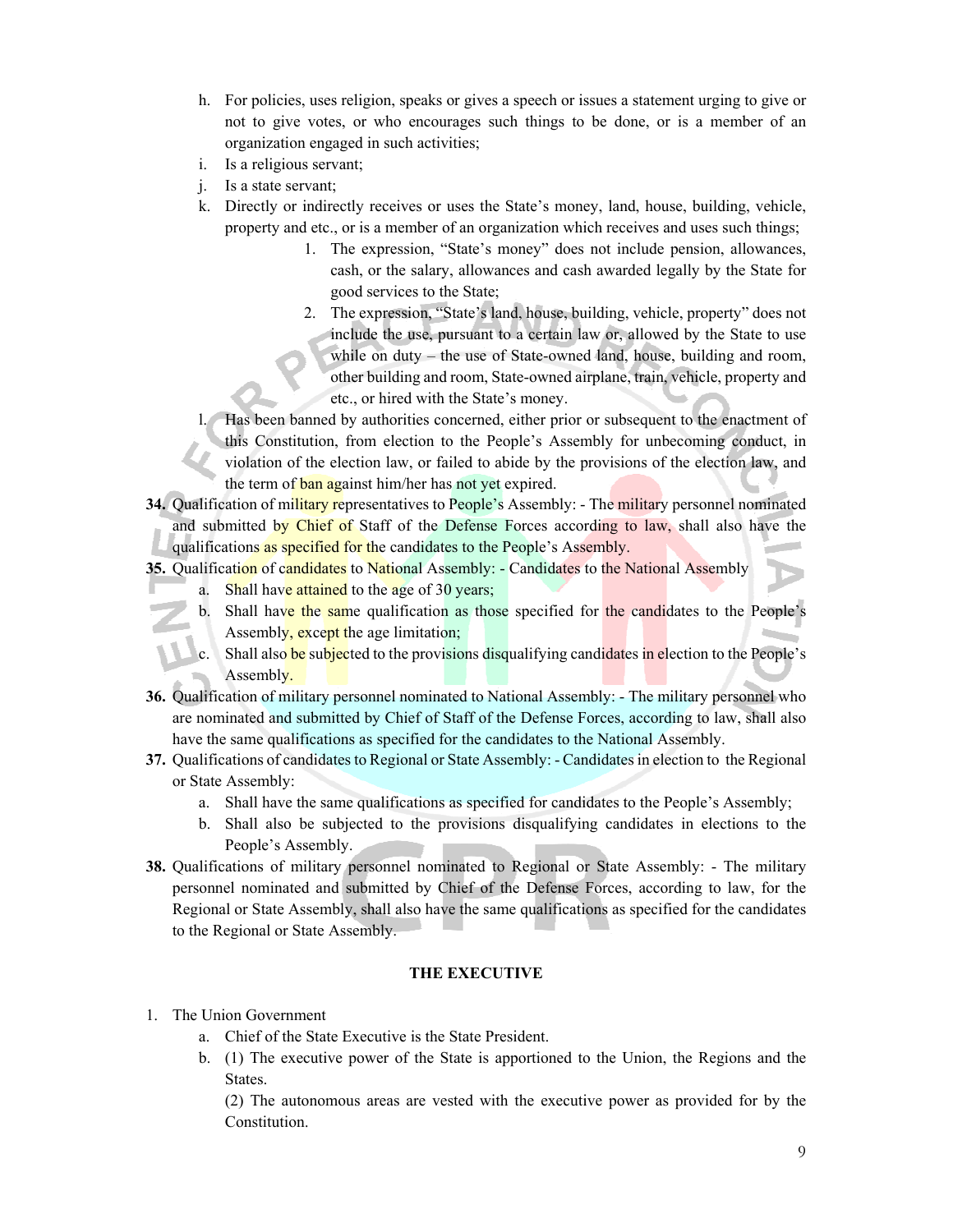- c. In the State, the Union Government is formed with the following officers:
	- i. State President,
	- ii. Vice- President,
	- iii. Union Ministers,
	- iv. Union Attorney General.
- d. The State President, with the approval of the Union Assembly:
	- i. May specify the number of Union ministers, as required, and effect changes to them;
	- ii. May specify the number of Union Minister as necessary and vary the number specified.
- e. Union Ministers shall have the following qualifications:
	- i. Having attained to the age of 40 years;
	- ii. Having the qualifications necessary for candidates to the People's Assembly, except the requirement for age;
	- iii. Being loyal to the State and the citizens.
- 2. Appointment of Union Ministers
	- a. The State President, for the appointment of Union of Ministers:
		- i. Shall nominate appropriate persons, whether from among members of the Assembly or non-members, who have the specified qualifications;
		- ii. Shall obtain the list of names of appropriate members of the armed forces from Chief of Staff of the Defense Forces, for the defense, security/home and border affairs ministries;
		- iii. Shall consult with Chief of Staff of the Defense Forces, if he so desires to appoint members of the defense forces as ministers of other than defense, security/home, or border affairs.
	- The State President shall submit the list of persons he has nominated and the one received from the Chief of Staff the Defense Forces, to the Union Assembly for approval.
		- The Union Assembly shall not have the right t reject the person whom the State President has submitted unless there is a clear proof that he does not possess the qualifications required to become a Union Minister.
	- d. The State President shall have the right to resubmit a new name for approval in place of the person that fails to receive the approval of the Union Assembly.
	- e. The State President shall appoint the persons who have received the approval of the Union Assembly as Union Ministers. In the appointment, the State President shall specify the ministry or ministries that each individual Union Minister shall be responsible for.
	- f. The State President shall inform the Union Assembly, whenever he appoints a Union Minister.
	- g. The Union Ministers shall be responsible to the State President.
- 3. Appointment of Deputy Ministers
	- a. The State President may appoint persons, with the following qualifications from among assembly members or non-members, as Deputy Ministers for assisting the Union Ministers:
		- i. Having attained to the age of 35 years,
		- ii. Having the qualifications required of the People's Assembly members, except age requirement;
		- iii. Being loyal to the State and the citizens.
	- b. The State President, in the case of appointment of deputy ministers for defense, security/home and border affairs ministries, shall receive a list of appropriate military personnel from Chief of Staff of the Defense Forces.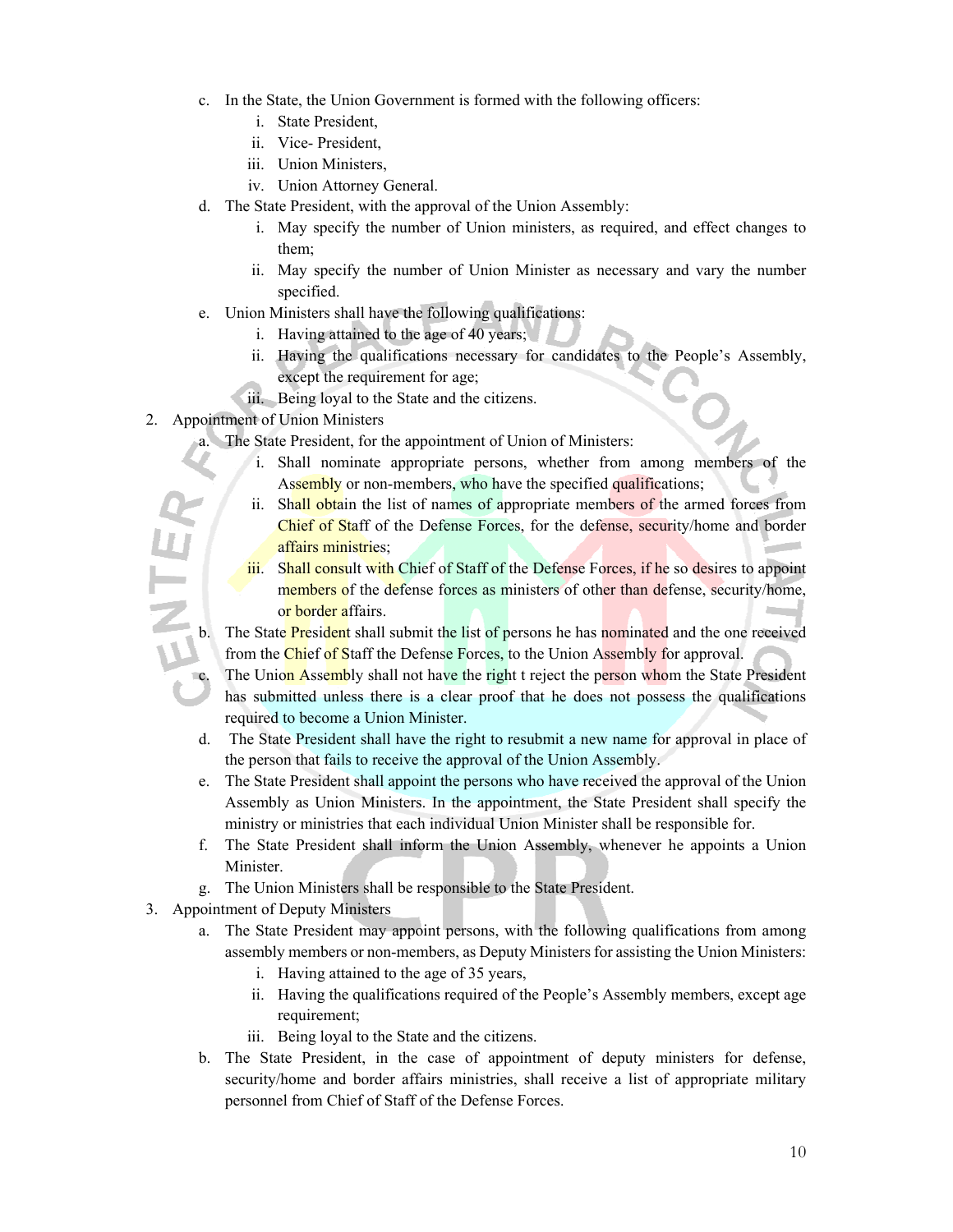- c. If the State President wishes to appoint military personnel as deputy ministers for ministries besides the defense, security/home and border affairs ministries, he shall consult with Chief of Staff of the Defense Forces.
- d. In appointing a deputy minister, the State President shall specify the ministry he will be responsible for.
- e. The deputy ministers shall be responsible to the Union Ministers under whom he serves, or to the State President through the Union Minister.
- 4. Impeachment of Union Minister
	- a. Any Union Minister may be impeached for any of the following matters.
		- i. Commission of high treason;
		- ii. Violation of a provision of the Constitution;
		- iii. Misconduct;
		- iv. Impairment in qualifications required for a Union Minister as specified in the Constitution.
	- b. If an impeachment of a Union Minister is required, it shall be undertaken in accordance with the provisions in the Constitution specified for the impeachment of the State President or Vice-President.

However, if the impeachment of a Union Minister proves to be valid, and if the Assembly conducting the investigation reaches the decision that he is no longer appropriate to continue serving in the position of a Union Minister, the State President shall terminate the duty of the Union Minister under impeachment.

d. If the **Assembly conducting the investigation decides that the impeachment is not true**, the Assembly Chairman concerned shall report to the State President on the decision.

Term, Resignation, Relief from Duty and Filling Vacancy of Union Ministers and Deputy Ministers

- a. The term of office of the Union Ministers and Deputy Ministers shall normally be the same as that of the State President.
	- The Union Minister or Deputy Minister, if, before the end of the term, wishes to resign from office, he shall submit his resignation in writing to the State President and resign from office.
- c. The State President:
	- i. May issue a directive instructing any Union Minister or Deputy Minister who is failing to perform the duties entrusted to him, to resign. If he does not follow the directive he shall be relieved from duty;
	- ii. Shall consult with Chief of Staff of the Defense Forces in the case where a military personnel serving as a Union Minister or Deputy Minister is required to resign or to be dismissed from duty.
- d. The State President may appoint a new Union Minister or Deputy Minister according to provisions of the Constitution relating to appointment of Union Minister or Deputy Minister, when a vacancy occurs either due to the resignation or dismissal from duty or death or some other reason. The term of office of the Union Minister or Deputy Minister filling the vacancy shall extend only to the end of the term if the State President.
- e. If the Union Minister or Deputy Minister is a member of either Assembly, he shall be considered as having already resigned as a member of the Assembly concerned, on the day he is appointed to serve as a Union Minister or Deputy Minister.
- f. (1) If the Union Minister or Deputy Minister is a state employee, he shall be considered as having been pensioned off from his employment, in accordance with the rules and regulations governing civil service, from the day he is appointed as the Union Minister or Deputy Minister.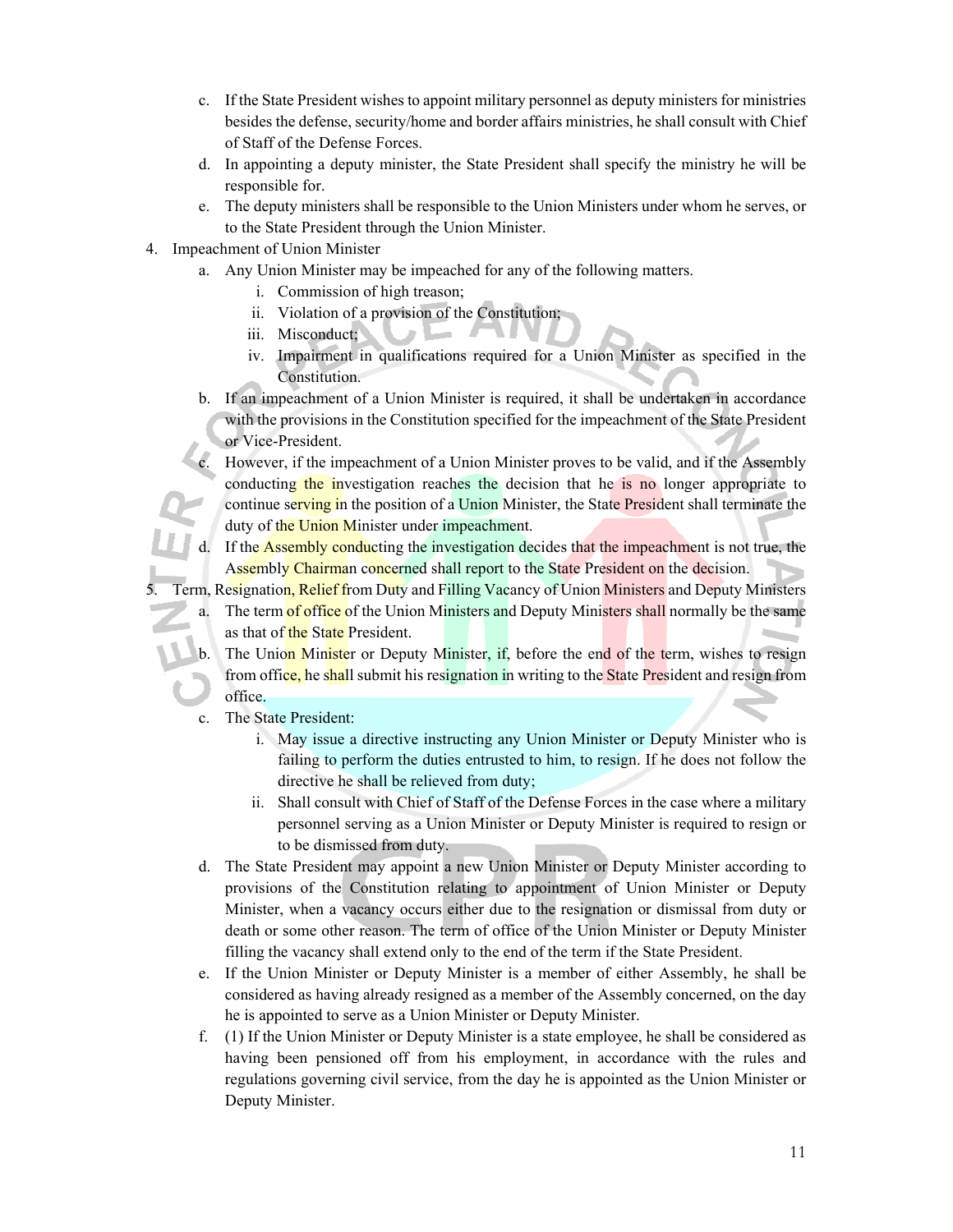(2) The military personnel appointed as Union Ministers or Deputy Ministers in the defense, security/home and border affairs ministries shall not be required to retire or resign from the armed forces.

- g. If the Union Minister or the Deputy Minister is a member of a political party, he shall not involve himself in the functions of that party during his term of duty, starting from the day he is appointed as a Union Minister or Deputy Minister.
- h. (1) If the office of State President who has appointed the Union Ministers and Deputy Ministries, falls vacant, due to resignation, death or for any other reason, before the end of the term, the Union Ministers and Deputy Ministers shall continue to serve in their positions, until the new State President, elected to fill the vacancy, shall have appointed new Union Ministers and Deputy Ministers.

(2) The term of office of the new Union Ministers and Deputy Ministers shall extend only to the end of the term of the new State President.

- i. The duties, power and rights of the Union Ministries and Deputy Ministers shall be regulated by law.
- 6. The Terminology for Attorney General: He shall be addressed or referred to as Union Attorney General.
- 7. Appointment and Assignment of Duties to Union Attorney General
	- a. The State President, with the approval of the Union Assembly, shall appoint and assign duties to an Assembly member or a non-member, who has the qualifications mentioned below, as the Union Attorney General, for the purpose of acquiring advice on legal matters and entrusting him with duties relating to legal matters.
		- i. Having attained to the age of 45 years;
		- ii. Having the qualifications specified for representatives to the People's Assembly except the age requirement;
		- iii. (aa) Having served for a minimum of five years as a judge of a Regional or State Supreme Court, or (bb) Having served for a minimum ten years in the judiciary or legal service having the status of not lower than a Regional or State, or (cc) Having served as an advocate for a minimum of fifteen years, or (dd) Having been regarded by the State President as a prominent academic in law.
		- iv. Being loyal to the State and the citizens.
- 8. Impeachment of Union Attorney General

ENTE

- a. The Union Attorney General may be impeached for:
	- i. Commission of high treason;
	- ii. Violation of a provision of the Constitution;
	- iii. Misconduct;
	- iv. No having the qualification specified, in the Constitution, for the Union Attorney General.
- b. If the impeachment of the Union Attorney General is required, it shall be done according to provisions in the Constitution for the impeachment of the State President or Vice President.
- c. However, if the impeachment of the Union Attorney General proves to be valid, and if the Assembly conducting the investigation reached the decision that he is no longer appropriate to continue to serve as the Union Attorney General, the State President shall dismiss the Union Attorney General from duty.
- d. If the Assembly conducting the investigation decided that the impeachment is not valid, the Assembly concerned shall report to the State President on the decision.
- 9. Appointment of the Deputy Attorney General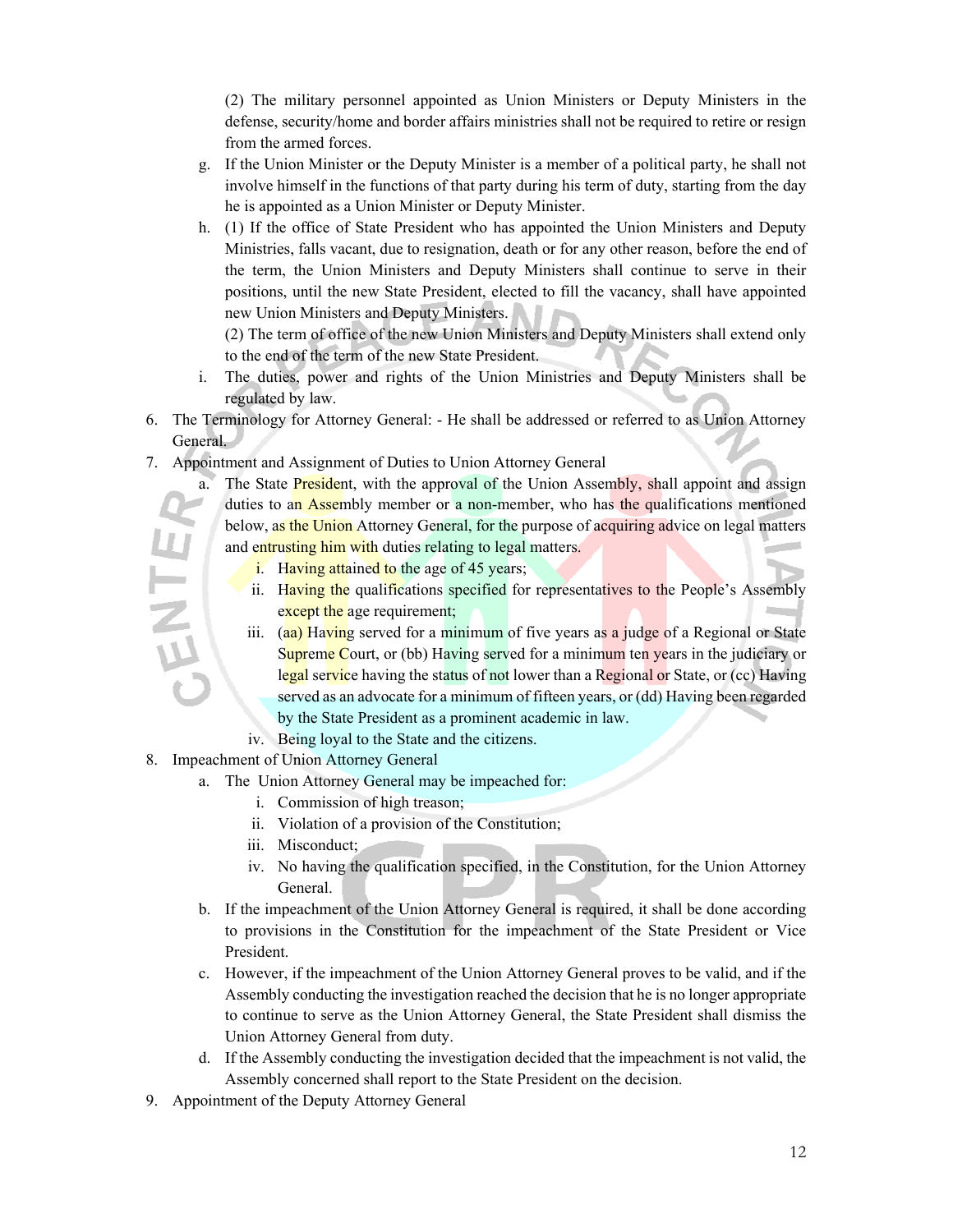- a. The State President shall, at his own discretion, appoint an Assembly member or nonmember, who has the qualifications mentioned below, as the Deputy Attorney General, to assist the Union Attorney General
	- i. Having attained to the age of 40 years;
	- ii. Having the qualification specified for members of the People's Assembly except the age requirement;
	- iii. (aa) Having served for a minimum of five years as a judge of a Regional or State Supreme Court, or

(bb) Having served for a minimum of ten years in the judiciary or legal services having the status of not lower than a Regional or State, or

(cc) Having served as an advocate for a minimum of fifteen years, or

- (dd) Having been regarded by the State President as a prominent academic in law.
- (ee) Being loyal to the State and the citizens.
- b. The Deputy Attorney General shall be responsible to the Union Attorney General, and, through the Union Attorney General, to the State President, as well.
- 10. Term, Resignation, Relief from Duty and Filling Vacancy of Union Attorney General and the Deputy Attorney General
	- a. The term of office of the Union Attorney General shall normally be the same as that of the State President.
	- The Union Attorney General or the Deputy Attorney General, if, before the end of the term, so wishes to resign from the office, shall submit his resignation in writing to the State President and may resign from office.
	- c. The State President may issue a directive instructing the Union Attorney General or the office. If he does not follow the directive, he shall be relieved from duty.
- Deputy Attorney General who is unable to fulfill the duties entrusted to him to resign from<br>office. If he does not follow the directive, he shall be relieved from duty.<br>d. When the office of the Union Attorney General or D When the office of the Union Attorney General or Deputy Attorney General falls vacant due resignation, relief from duty, death or any other reason, the State President may appoint a new Union Attorney General or Deputy Attorney General according to the provisions of the Constitution relating to the appointment of the Union Attorney General or Deputy Attorney General. The term of office of the substitute Union Attorney General or Deputy Attorney General shall extend only to the end of the remaining term of the State President.
	- e. If the Union Attorney General or Deputy Attorney General is a member of either Assembly, he shall be considered as having already resigned as a member of the Assembly concerned, the day on which he is appointed as the Union Attorney General or Deputy Attorney General.
	- f. If the Union Attorney General or Deputy Attorney General is a state employee, he shall be considered as having been pensioned off from his employment, in accordance with the prevailing rules and regulations, governing the civil service, from the day he is appointed as the Union Attorney General or Deputy Attorney General.
	- g. If the Union Attorney General or Deputy Attorney General is a member of a political party, he shall not involve himself in the functions of that political party, during his term of duty, starting from the day he is appointed as the Union Attorney General or Deputy Attorney General.
	- h. (1) If the office of the State President who has appointed the Union Attorney General or Deputy Attorney General falls vacant due to resignation or death or for any other reason, before the end of the term, the new State President, elected to fill the vacancy, may retain them or may appoint new Union Attorney General and Deputy Attorney General, according to the provisions of the Constitutions. The old Union Attorney General and Deputy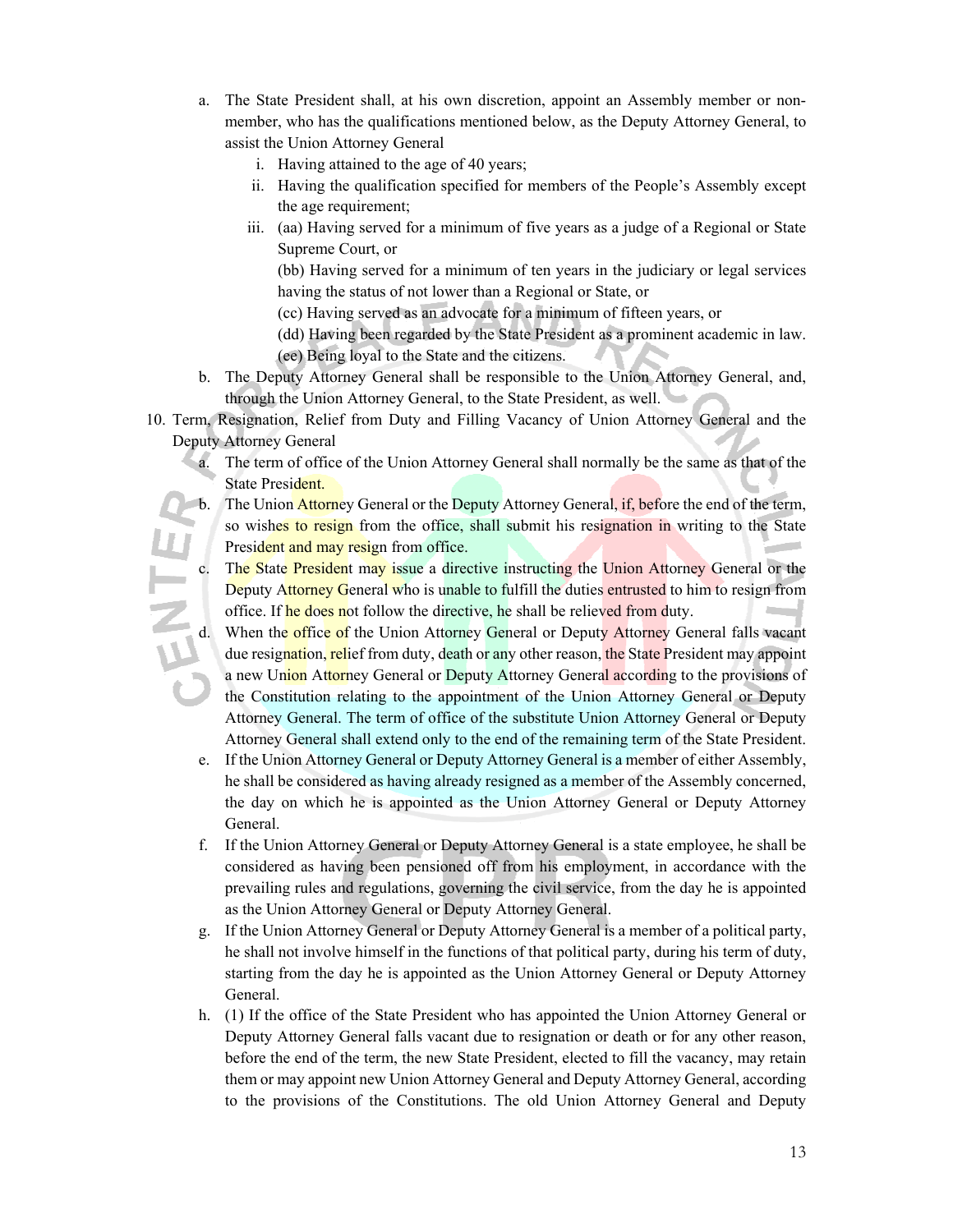Attorney General may be requested to continue in office, until the new Union Attorney General and Deputy Attorney General shall have been appointed.

(2) The term of office of the new Union Attorney General and Deputy Attorney General shall extend only to the end of the term of the new State President.

- i. The duties, powers, and rights of the Union Attorney General and the Deputy Attorney General shall be regulated by law.
- 11. Specification of Status of Union Attorney General and Deputy Attorney General: For reference in the enactment of law relating to the duties, powers, and rights of the Union Attorney General and Deputy Attorney General, the Union Attorney General is admitted as having equal to that of Union Minister and the Deputy Attorney General as that of Deputy Minister.
- 12. Terminology and Reference to Auditor General: He shall be addressed and referred to as the Union Auditor General.
- 13. Appointment of Union Auditor General
	- a. The State President, with approval of the Union Assembly, shall appoint an Assembly member or a non-member, as the Union Auditor general, who shall have the qualifications mentioned below, to examine the State's budget for the submission of it to the People's Assembly and the National Assembly.
		- i. Having attained to the age of 45 years;
		- ii. Having the qualifications specified for members of the People's Assembly except the age requirement;
- iii.  $(aa)$  Having served for a minimum of 10 years as an auditor in a position that is not lower than that of Regional or State audit officer, or b. The Union Assembly shall not reject the person, submitted for approval, by the State State Union Assembly shall not reject the person, submitted for approval, by the State State Union Assembly shall not reject the perso

(bb) Having served for a minimum of 20 ears as a registered accountant or people's accountant with certificate, or

(cc) Having been regarded by the State President as a prominent academic in accountancy, statistics or economics.

iv. Being loyal to the State and the citizen.

President as the Union Auditor General, unless there is concrete evidence to prove that he does not have the qualifications specified for the Union Auditor General.

- c. The State President shall have the right to submit a new candidate to the Union Assembly, for the position the Union Auditor General, in the place of the person failing to receive the approval.
- d. The Union Auditor General shall be responsible to the State President.
- 14. Impeachment of Union Auditor General
	- a. The Union Auditor General may be impeached for any one of the following matters:
		- i. Commission of high treason;
		- ii. Violation of a provision of the Constitution;
		- iii. Misconduct;
		- iv. Failing to have qualifications, specified for the Union Auditor General, in the Constitution.
	- b. If the impeachment of the Union Auditor General is required, it shall be done according to provisions, in the Constitution, for the impeachment of the State President or Vice-President.
	- c. However, if the impeachment of the Union Auditor General proves to be valid, and if the Assembly undertaking the investigation has reached the decision that he is no longer appropriate to continued to serve as the Union Auditor General, the State President shall relieve the Union Auditor General from duty.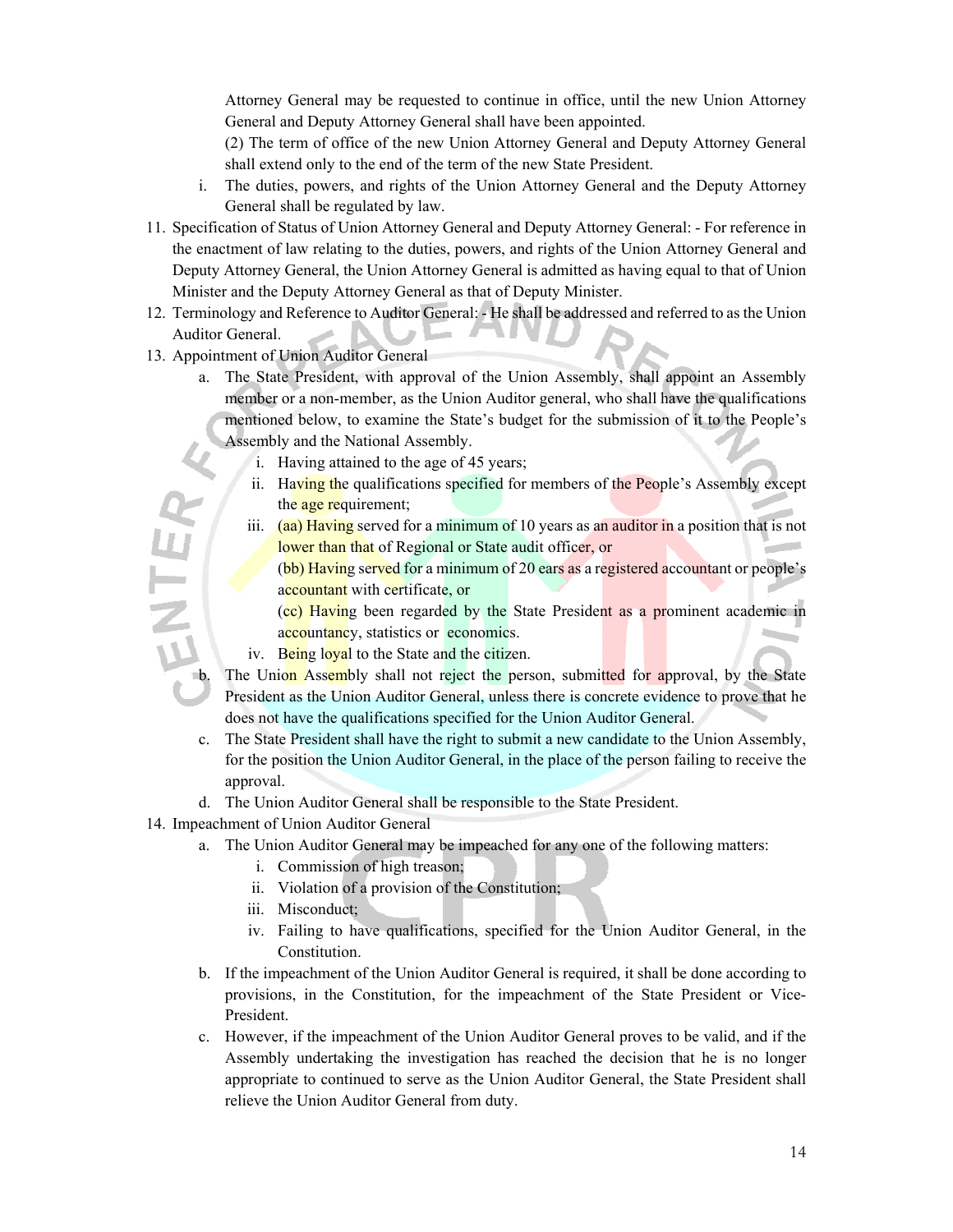- d. If the Assembly undertaking the investigation has decided that the impeachment is not valid, the Assembly concerned shall report to the State President on the decision.
- 15. Appointment of Deputy Auditor General
	- a. The State President, as his own discretion, shall appoint an Assembly member or a nonmember, who has the qualifications mentioned below as, a Deputy Auditor General, to assist the Union Auditor General;
		- i. Having attained to the age of forty years;
		- ii. Having the qualification specified for the People's Assembly Members, except for the age requirement;
		- iii. (aa) Having served for a minimum of 10 years in as an accountant in a position that is not lower than that of Regional or State audit officer, or

(bb) Having served for a minimum of 15 years as a registered accountant or People's accountant, with certificate, or

(cc) Being regarded by the State President as a prominent academic in accountancy, statistics or economic.

- b. The Deputy Auditor General shall be responsible to the Union Attorney General and, through the Union Auditor General, to the State President, as well.
- 16. Term, Resignation, Relief from Duty and Filling Vacancy of Union Auditor General and Deputy Auditor General

a. The term of office of the Union Auditor General and Deputy Auditor General normally is the same as that of the State President.

- b. If the Union Auditor General or the Deputy Auditor General, for some reason, wishes to resign from office, before the end of the term, he shall submit his resignation in writing to the State President.
	- The State President may issue directive instructing the Union Auditor General or the Deputy Auditor General, who is unable to discharge duties entrusted to him, to resign from office. If he does not follow the directive, he shall be relieved from the duty.

When the office of the Union Auditor General or Deputy Auditor General falls vacant due to resignation, relief from duty, death or any other reason, the State President may appoint a new Union Auditor General or Deputy Auditor General according to the provisions of the Constitution relating to the appointment of the Union Auditor General or Deputy Auditor General. The term of office of the Union Auditor General or Deputy Auditor General, thus appointed, shall extend only to the end of the remaining term of office of the State President.

- e. If the Union Auditor General or the Deputy Auditor General is a member of either Assembly, she shall be considered as having already resigned as a member of the Assembly concerned, on the day he is appointed as the Union Auditor General or Deputy Auditor General.
- f. If the Union Auditor General or the Deputy Auditor General is a state employee, he shall be considered as having been pensioned off from the employment, according to existing rules and regulations, starting from the day he is appointed as the Union Auditor General or Deputy Auditor General.
- g. If the Union Auditor General or Deputy Auditor General is a member of any political party, he shall not make himself to be involved in the functions of that political party, during the term of office, starting from the day he is appointed as the Union Auditor General or deputy Auditor General.
- h. (1) If the Office of the State President, who has appointed the Union Auditor General and the Deputy Auditor General, falls vacant due to resignation, or death or for any other reason, before the end of the term, the new President, elected to fill the vacancy, may retain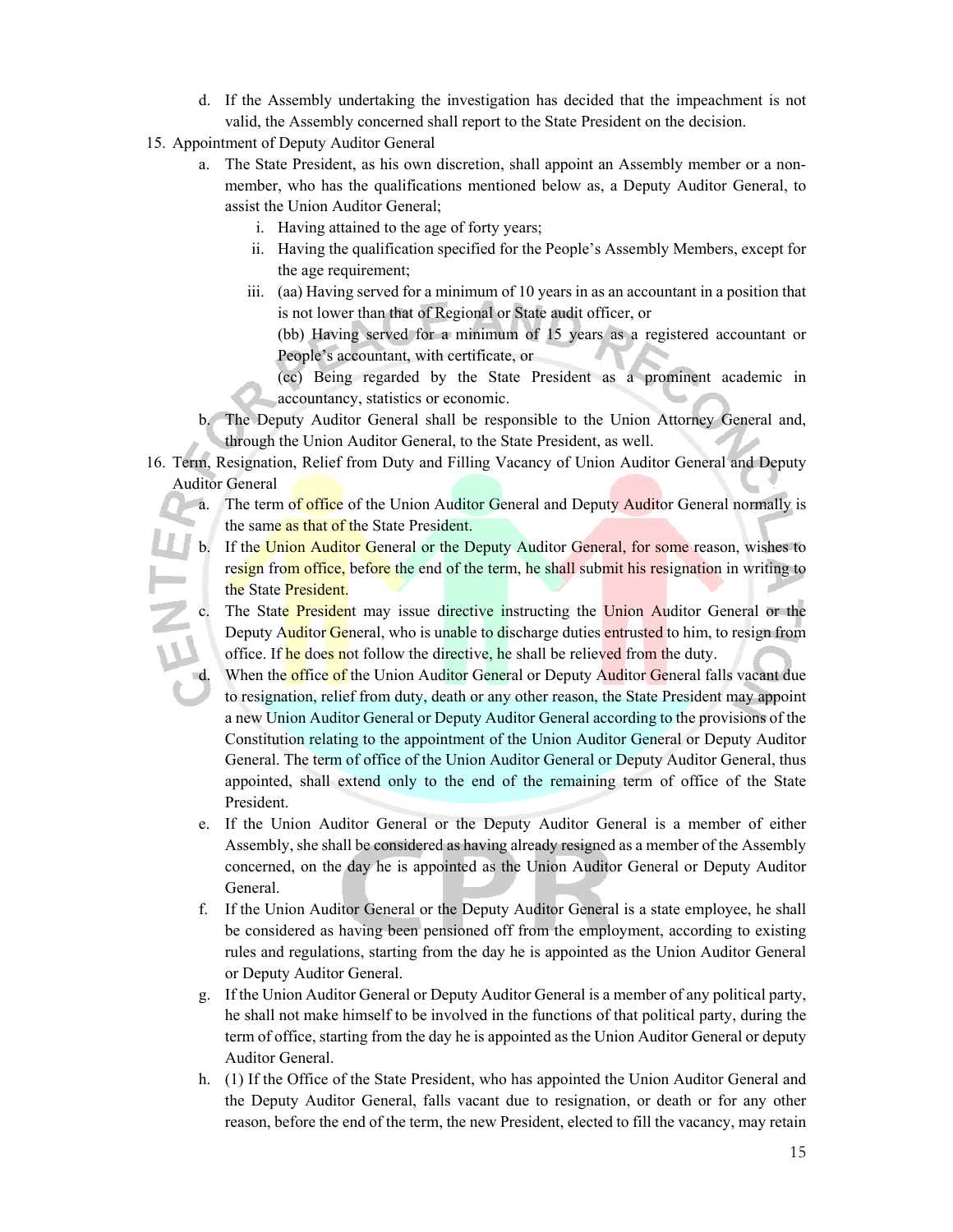them, or may appoint new Union Auditor General and Deputy Auditor General, according to the provisions of the Constitution. If new appointments are to take place, the old Union Auditor General and Deputy Auditor General may be requested to continue in office, until the new Union Auditor General and Deputy Auditor General shall have been appointed. (2) The term of office of the substitute Union Auditor General and Deputy Auditor General shall extend only to the end of the remaining term of the new State President.

- i. The duties, powers, and rights of the Union Auditor General and Deputy Auditor General shall be regulated by law.
- 17. Status of Union Auditor General and Deputy Auditor General: For reference in the enactment of law relating to the duties, powers, and rights of the Union Auditor General and Deputy Auditor General, the status of Union Auditor General is admitted as equivalent to that of Union Minister and the Deputy Auditor General to that of Deputy Minister.
- 18. Formation of Union Civil Service Commission
	- a. The State President shall form the Union Civil Service Commission to administer the selection and training of civil servants, formulate rules and regulations of the civil service.
	- b. The State President shall appoint persons, with the qualification mentioned below, as Chairman and Members of the Union Civil Service Commission:
		- i. Having attained to the age of 50 years;
		- ii. Having the qualifications specified for members of the People's Assembly, except the age requirement;
		- iii. Professional experts and academis;
		- iv. Being loyal to the State and the citizens;
		- v. Non-members of political party;
		- vi. Non-members of either Assembly.
		- The Chairman of the Union Civil Service Commission shall be responsible to the State President, and Members of the Union Civil Service Commission shall be responsible to the Chairman and, through him, to the State President.
	- The term of office of Chairman and Members of the Union Civil Service Commission normally shall be the same as that of the State President.
	- e. The formation of the Union Civil Service Commission, its duties, powers and rights, and the resignation and relief from duty of the Chairman and Members, shall be regulated by law.
- 19. Status of Chairman of Union Service Commission: For reference in the enactment of law regarding responsibilities, powers and rights of the Chairman of the Union Civil Service Commission, the status of the Chairman is admitted as equivalent to that of the Union Minister.
- 20. Terminology for Chief Minister and Members of Regional or State Government
	- a. The Chief of a Region or State shall be referred to as Chief Minister of the Region or State.
	- b. Members of the Regional or State Government shall be referred to as Minister of the Region or State.
- 21. Formation of Regional or State Government and Appointment of Regional or State Chief Minister
	- a. A Regional Government shall be formed in every Region and a State Government shall be formed in every State.
	- b. The Regional Government shall be formed with the following persons;
		- i. Regional or State Chief Ministers;
		- ii. Regional or State Ministers;
		- iii. Regional or State Legal Chief.
	- c. The State President, with the approval of the respective Regional or State Assembly:
		- i. May specify the number of Regional or State ministries as necessary. In addition, he may alter the number of ministries specified;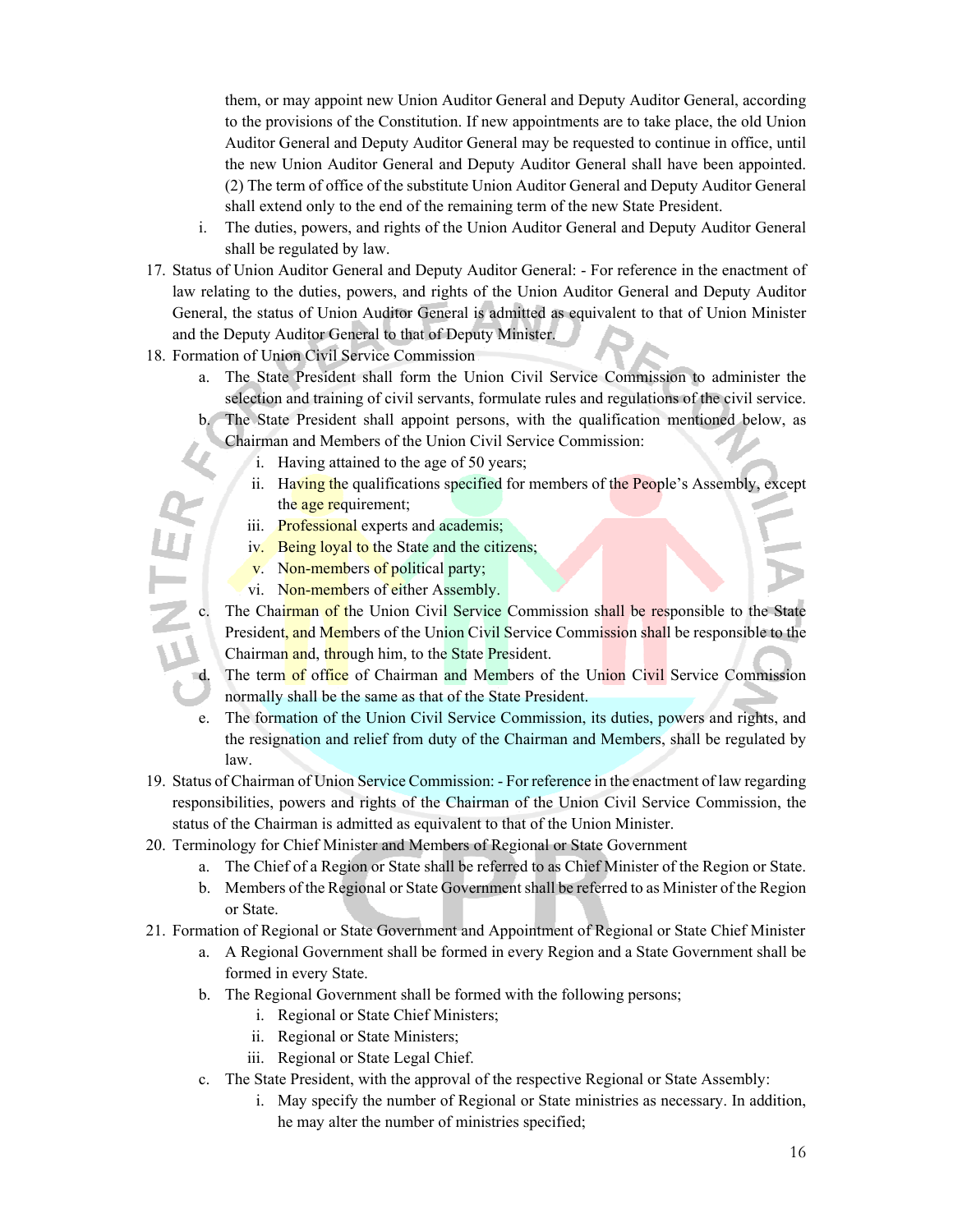- ii. May specify the number of Regional or State ministers as necessary. In addition, he may alter the number specified.
- d. The Regional or State Chief Minister and Ministers shall have the following qualifications:
	- i. Having attained to the age of 35 years;
	- ii. Having the qualifications specified for the members of Regional or State Assembly, except the age requirement;
	- iii. Being loyal to the State and the citizens.
- e. The State President for appointment as the Regional or State Chief Minister shall:
	- i. Select from among the members of the representative Regional or State Assembly, an appropriate member having appropriate member having the specified qualifications;
	- ii. Send the name of the member selected to the respective Regional or State Assembly and obtain its approval.
- f. The State President shall appoint Assembly Member for whom approval has been obtained from the respective Regional or State Assembly, as the Chief Minister of the Region or State.

The Region or State Assembly shall not have the right to reject the person submitted by the State President as a candidate for the post of Chief Minister, unless concrete evidence can be presented showing that the person does not have the qualifications specified for Regional or State Chief Minister.

h. The State President shall have the right to submit a new name to the Regional or State Assembly in place of the candidate, failing to received the approval of the Regional or State Assembly.

22. Appointment of Regional or State Ministers

a. The Regional or State Chief Minister, for the appointment of respective Regional or State Ministers shall:

- i. Select appropriate Regional or State Assembly members or non-members having the qualifications as specified;
- ii. Request for the names of appropriate military personnel from Chief of Staff of the Defense Forces, so as to be able to entrust responsibilities concerning security and border affairs;
- iii. Obtain the list of names of the Chairman of governing bodies of the Autonomous Divisions or Autonomous Territories within the respective Region or States;
- iv. Obtain the list of the names of Assembly members elected to administer the affairs of the ethnic nationalities in the respective Region or State, from the respective election commission.
- b. The Regional or State Chief Minister shall submit the list of the candidates he has selected, together with the list of military personnel obtained from Chief of Staff of the Defense Forces, to the Regional or State Assembly for approval.
- c. The Regional or State Chief Minister has the right to submit a new list of names to the respective Regional or State Assembly, in place of the candidates failing to receive approval of the Regional or State Assembly, for appointment as Regional or State Ministers.
- d.  $\rightarrow$
- e. The Regional or State Chief Minister shall submit the list of the candidates that have received the approval of the Regional or State Assembly, the Chairmen of the Autonomous Divisions or Autonomous Territories, and Assembly members elected to administer the affairs of the nationalities, to the State President for appointment as Regional or State Ministers.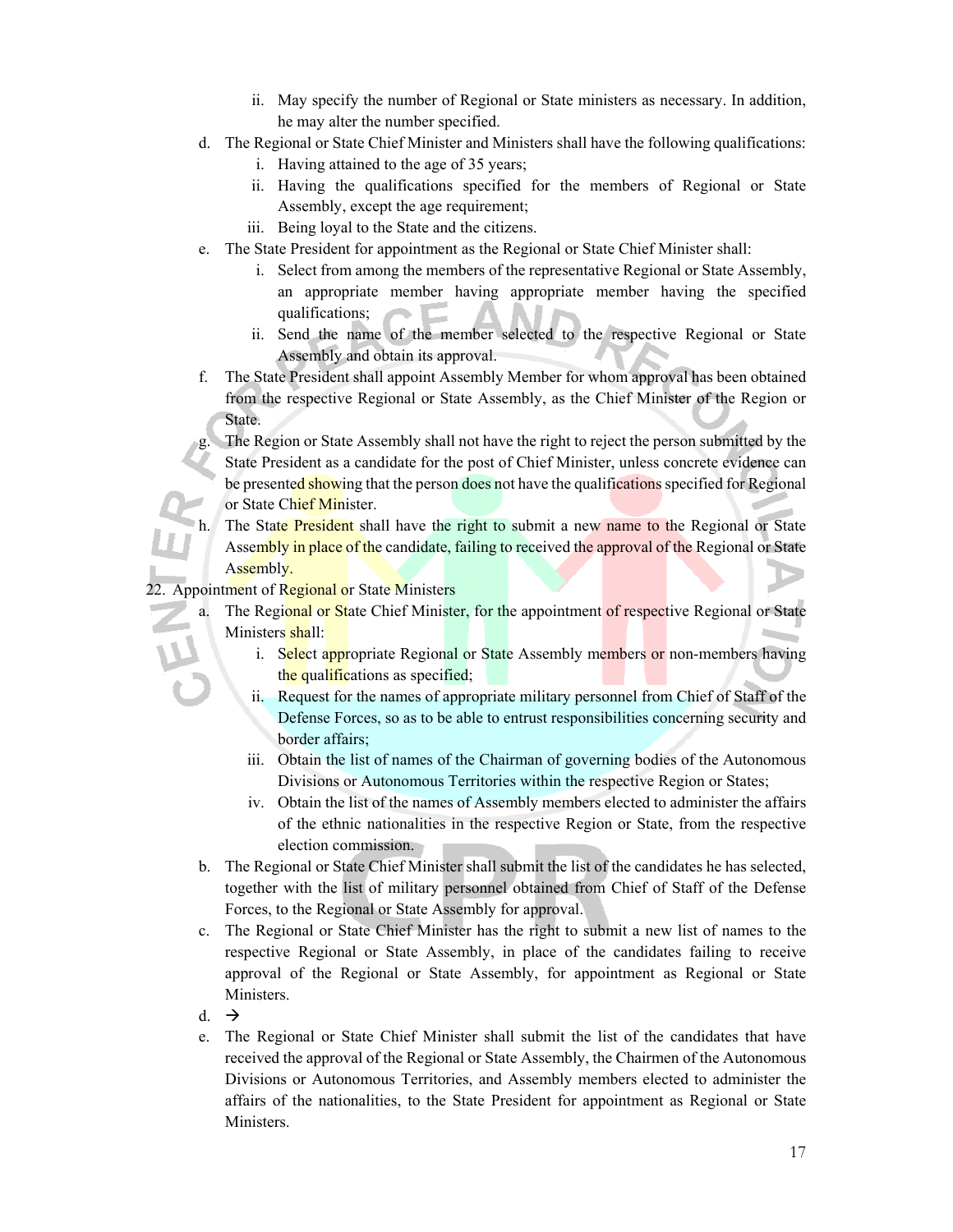- f. The State President shall appoint the candidates, whose names have been submitted by the Regional or State Chief minister, as Regional or State Ministers of the respective Region or State. In appointment thus, the State President, in consultation with the Regional or State Chief Minister, allocate each Regional or State Minister the ministry or ministries he shall be responsible for.
- g. The State President shall:
	- i. Entrust the Chairman of Autonomous Division and Chairman of Autonomous Territory, who are Regional or State Ministers, with the responsibility to perform the affairs of the respective autonomous division or autonomous territory.
	- ii. Entrust the Assembly member elected to administer the affairs of the ethnic nationalities, which are Regional or State Ministers, with the responsibilities to serve the respective ethnic nationalities.
- h. In the appointment the respective Chairman or the Autonomous Division or Autonomous Territory or Assembly member elected to serve the affairs of the ethnic nationalities as a Regional or State Minister, the State President may be lenient with regard to age requirement specified for in the Constitution.

The State President, may, in consultation with the Chief Minister, entrust the Autonomous Division or Autonomous Territory or Ethnic Affairs Ministers with the responsibility to concurrently head other ministries.

If the Regional or State Chief Minister wishes to appoint military personnel as ministers for other Regional or State ministries, other than the security and border affairs ministries, he shall request a list of names from Chief of Staff of the Defense Forces, obtain approval of the Regional or State Assembly and submit it to the State President.

- The State President shall notify the respective Regional or State Assembly, as well as, the Union Assembly of the appointment of Regional or State Chief Minister and Ministers.
- (1) The Regional or State Chief Minister shall be responsible to the State President.
	- (2) The Regional or State Ministers shall be responsible to their respective Regional or State Chief Minister and, through the respective Regional or State Chief Minister, to the State President.
- m. The term of office of the Regional or State Minister and Ministers shall normally be the same as that of the State President.
- 23. Impeachment of Regional or State Chief Minister or a Minister
	- a. The Regional or State Chief Minister or any Minister may be impeached for any of the following matters:
		- i. Commission of high treason;
		- ii. Violation of any provision of the Constitution;
		- iii. Misconduct; and
		- iv. Lack of qualification as specified, in the Constitution for the Regional or State Chief Minister and Minister.
	- b. If the Regional or State Chief Minister or any Minister is to be impeached for the matters mentioned above, a minimum of one forth of the respective members of the Regional or State Assembly shall sign their names and submit their impeachment to the respective Assembly Chairman.
	- c. The respective Assembly Chairman shall form an investigation body and specify time in which to complete the investigation, taking into account the scope of the investigation work.
	- d. When the investigation concerning the impeachment is completed, the Regional or State Chief Minister or Minister, under the impeachment, shall be allowed to right to defense, either personally or through a representative.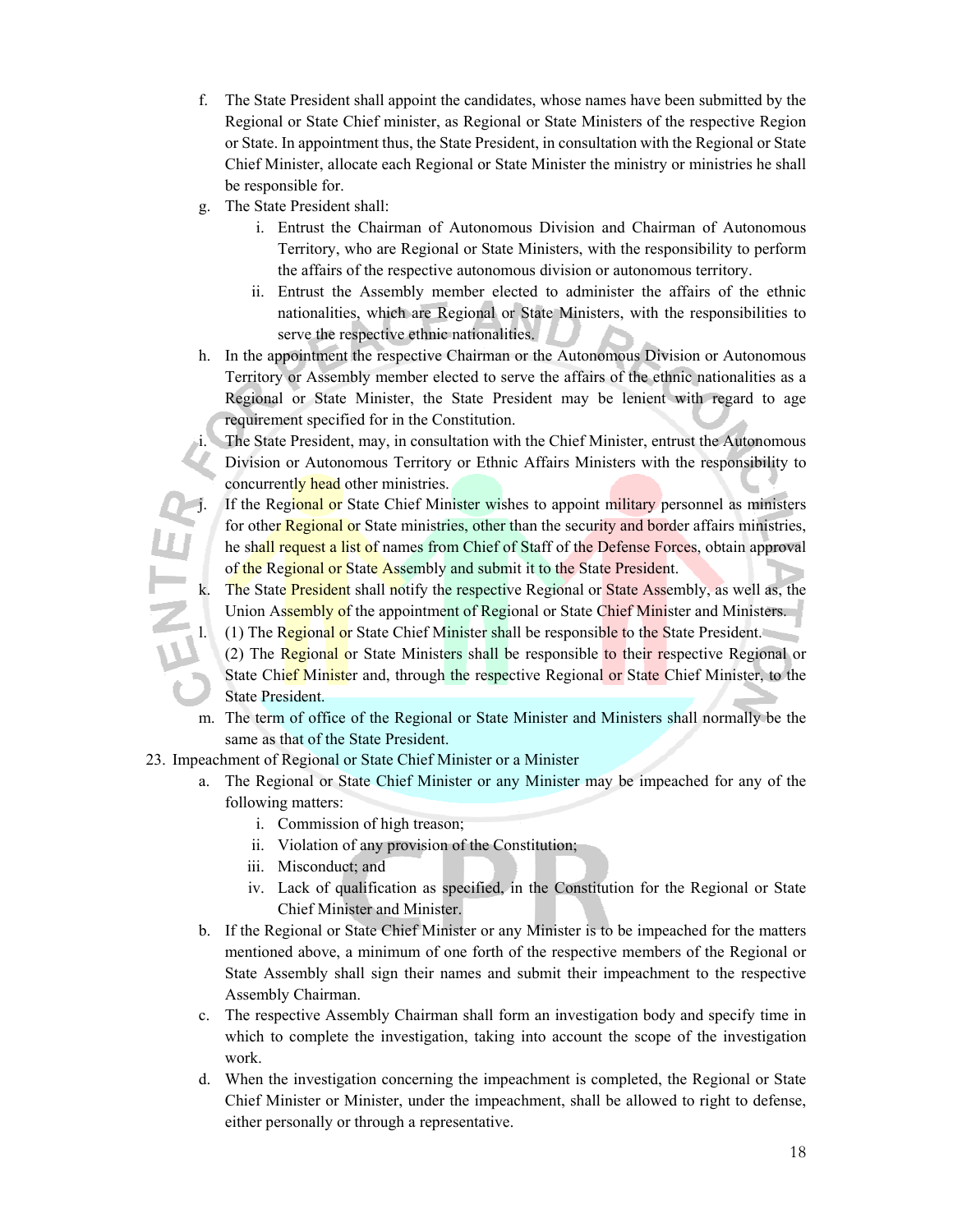e. (1) When the instigation body makes its report on its findings concerning impeachment of a Regional or State Chief Minister or a Minister by the respective Regional Assembly, the Assembly Chairman shall submit it to the respective Regional or State Assembly. If a minimum two thirds of the members decided that the impeachment is valid, and that the person is no longer appropriate to continue to serve as the Regional or State Chief Minister or Minister, the Chairman shall convey the decision to the State President.

(2) The State President, on receiving the submission, shall dismiss from office, the Regional or State Chief Minister or Minister.

(3) If the Assembly concerned decides that impeachment is not true, the Assembly Chairman shall inform the State President of the decision reached.

- 24. Resignation, Relief from Office, and Filling of Vacancy of Regional or State Chief Minister or a Minister
	- a. If a regional or State Chief Minister of a Minister wishes to resign, for any reason, before the end of his term of office, may submit his resignation in writing to the State President and resign from office.
	- b. The State President;
		- i. May issues a directive to the Regional or State Chief Minister or a Minister, failing to perform his duties well, to resign. If the directive is not followed, he shall be relieved from office;
		- ii. If the resignation or termination from office concerns a military personnel who is a Regional or State Minister, it shall be done in consultation with Chief of State of the Defense Forces.
	- c. If the office of the Regional or State Chief Minister of a Minister falls vacant due to resignation or dismissal or death or for any other reason, the State President may, in accordance with provisions of the Constitution, appoint new Regional or State Chief Minister or Minister to fill the vacancy. The term of office of the person appointed, thus, shall extend only to the end of the remaining term of office of the State President.

d. (1) If the Regional or State Minister is a state employee, he shall be considered as having been pensioned off, according to prevailing rules and regulations governing the civil service, on the day of appointment as Regional or State Minister.

(2) The military personal who are appointed as Ministers in the Regional or State Government to head the Security and Border Affairs Ministries do not need to be pensioned off or resign from the military service.

- e. The duties, powers and rights of the Regional or State Chief Minister or Ministers shall be regulated by law.
- 25. Status of Regional or State Chief Ministers: For reference in the enactment of law relating to the duties, powers and rights or the Regional or State Chief Minister and Ministers, the status of Regional or State Chief Minister shall be admitted as equivalent to that of the Union Minister, whereas the status of Regional or State Ministers as equivalent to that of Deputy Minister.
- 26. Regional or State General Administration Department Chief: The Chief of the Regional or State General Administration Department, in respect of position, is Secretary of respective Regional or State Government. In addition, the Regional or State General Administration Department is also Office of the Regional or State Government.
- 27. Terminology for Regional or State Attorney General: He shall be called the Regional or State Legal Officer General.
- 28. Appointment of Regional or State legal Officer General
	- a. For acquirement of legal advice and entrusting obligations regarding legal matters, the Regional or State Chief Minister, shall submit a member of the Regional or State Assembly or non-member, having qualifications mentioned below, to the State President, with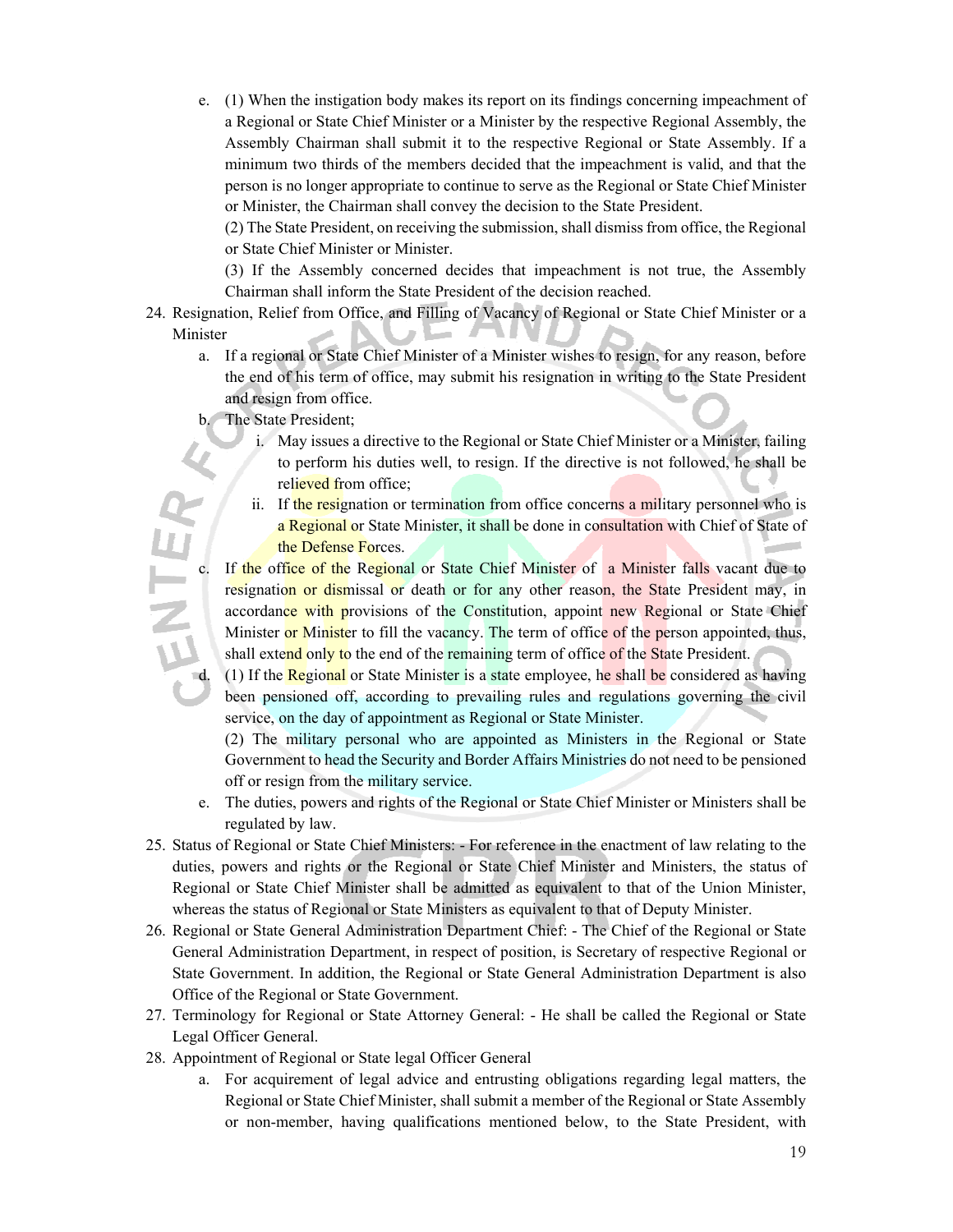approval of the respective Regional or State Assembly, for appointment as Regional or State Legal Officer General:

- i. Having attained to the age of 40 years;
- ii. Having qualifications specified for members of Regional or State Assembly, except the age requirement;
- iii. (aa) Having served in a position not lower than that of the Regional or State judicial officer or legal officer for a minimum of five years or having served in a position not lower than that of district judicial or legal officer for a minimum ten years, or (bb) Having worked as an advocate for a minimum 15 years, if he is an advocate.
- iv. Being loyal to the State and the citizens.
- b. The State President shall appoint the person submitted as a candidate for the position of Regional or State Legal Officer General by the Regional or State Chief Minister, with the approval of the respective Regional or State Assembly, as Regional or State Legal Officer General.
- c. The Regional or State Assembly shall not have the right to reject the person who has been submitted by the respective Regional or State Chief Minister as a candidate of Regional or State Legal Officer General, unless there is concrete evidence to prove that he does not posses the qualifications specified for Regional or state Legal Officer General.
	- The Regional or State Chief Minister has the right to submit a new person to the respective Regional or State Assembly, in the place of the candidate failing to received the approval of the Regional or State Assembly, for the position of Regional or State legal Officer General.
- The Regional or State legal Officer General shall be a member of the government of the respective Regional or State Government.
- The Regional or State Legal Officer General shall be responsible, through the respective Regional or State Chief Minister, to the State President, or to the Union Attorney General, or to the respective Regional or State Chief Minister.
- If a matter arises for the impeachment of the Regional or State Legal Officer General, it shall be done in accordance with provisions of the Constitution applicable to the impeachment of the Regional or State Chief Minister of a Minister.
- h. Provisions of the Constitution governing resignation, termination of duties, filling vacancy, considering a state employee as already being pensioned off on appointment ot the new position, applied to the Regional or State Chief Minister and Ministers, shall also apply to the Regional or State Legal Officer General.
- i. Duties, powers, and rights of the Regional or State Legal Officer general shall be regulated by law.
- 29. Status of Regional or State Legal Officer General: For reference when enacting law defining the duties, powers and right of the Regional or State Legal Officer General, the status of the Regional or State Legal Officer General is admitted as equivalent to that of the Regional or State Minister.
- 30. Terminology for Regional or State Auditor General: He shall be referred to as Regional or State Auditor General.
- 31. Appointment of Regional or State Auditor General
	- a. To examine the Regional or State Budgets for submitting to the respective Regional or State Assembly, the Regional or State Chief Minister shall, for appointment as Regional or State Auditor General, with approval of the respective Regional or State Assembly, submit to the State President, and assembly member or non-member having the following qualifications;
		- i. Having attained to the age of 40 years;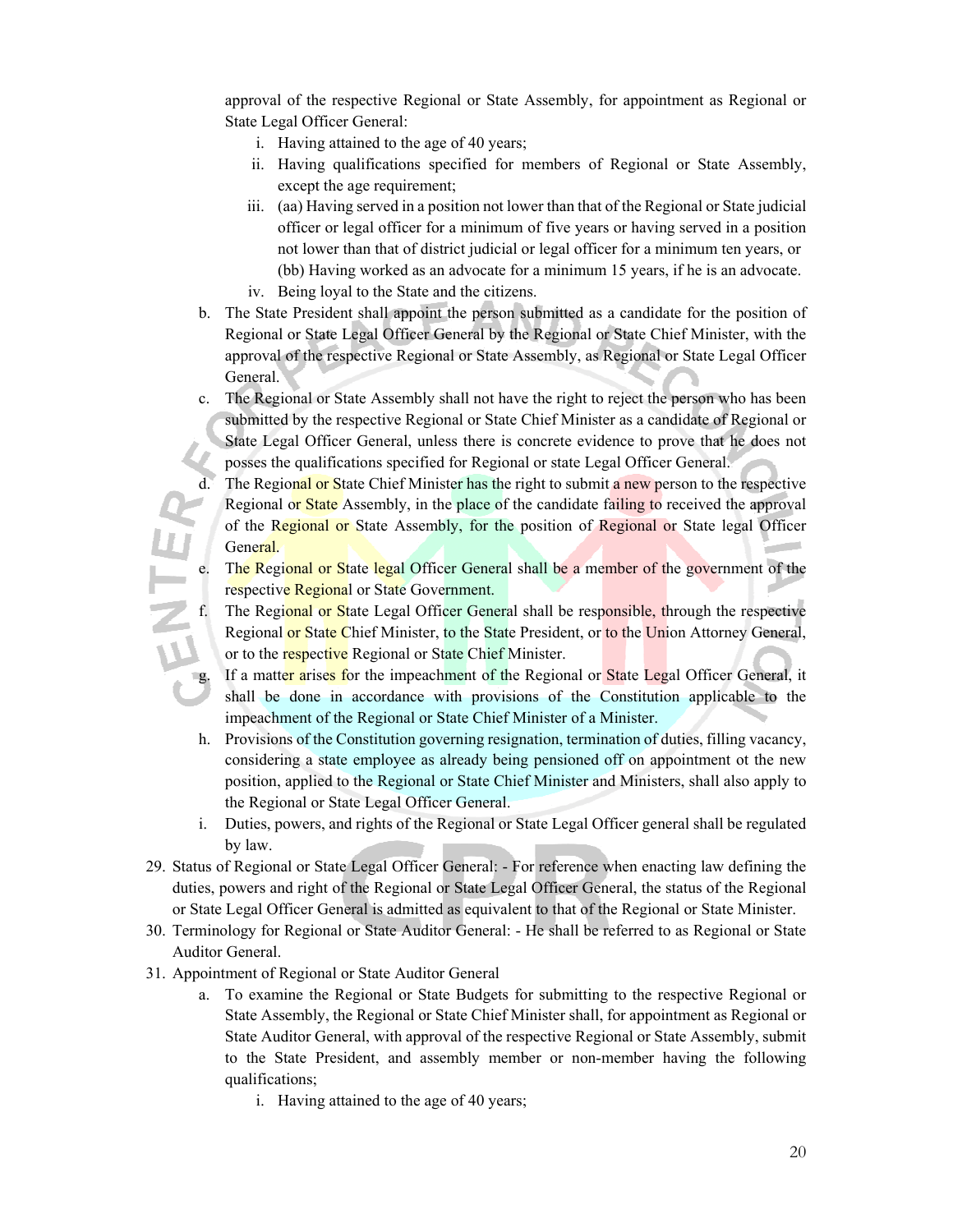- ii. Having qualifications specified for Regional or State Assembly members, except the age requirement;
- iii. (aa) Having served in a position not lower than that of a Regional or State audit officer for a minimum of 5 years, or in a position not lower than that of the district audit officer for a minimum of 10 years, or

(bb) Having served as a registered accountant or certified public accountant for a minimum of 15 years.

- iv. Being loyal to the State and the people.
- b. The State President shall appoint as Regional or State Auditor General, the candidate submitted by the Regional or State Chief Minister for the position of Regional or State Auditor General, with the approval of the respective Regional or State Assembly.
- c. The respective Regional or State Assembly shall not have the right to reject the person submitted, for approval, by the Regional or State Chief Minister as Regional or State Auditor General, unless concrete evidence can be produced to show that he does not possess the required qualifications for Regional or State Auditor General.
- d. The Regional or State Chief Minister has the right to submit a new name to the respective Regional or State Assembly, in the place of the person failing to receive approval of the Regional or State Assembly, for the position of Regional or State Auditor General.
	- The Regional or State auditor General shall, through the respective Regional or State Chief Minister, be responsible to the State President, or the Union Auditor General or the respective Regional or State Chief Minister.
- f. If a matters for the impeachment of the Regional or State Auditor General, it shall be done in accordance with provisions of the Constitution applied to impeachment of the Regional or State Chief Minister of Minister.
- The Provisions of the Constitution regarding resignation, termination of duties, filling a vacancy, the case of state employee being considered as having already resigned from service, applying to the Regional or State Chief Minister and other Ministers, shall also apply to the Regional or State Auditor General.

The duties, powers and rights of the Regional or State Auditor General shall be regulated by law.

- 32. Status of Regional or State Auditor General: For reference in the enactment of law relating to duties, powers, and rights of the Regional or State Auditor General, the Regional or State Auditor General is admitted as having the status equivalent to that of the Regional or State Minister.
- 33. Terminology for Autonomous Division or Autonomous Zone Governing Body: The governing body of the Autonomous Division or Autonomous Zone shall be referred to as the Autonomous Division Supervisory Body or Autonomous Territory Supervisory Body.
- 34. Formation of Autonomous Division Supervisory Body and Autonomous Zone Supervisory Body:
	- a. The Autonomous Division and the Autonomous Zone, being self-administrative units, are equal in status.
	- b. In each of the several Autonomous Divisions and Autonomous Zones, the Autonomous Division Supervisory Body or the Autonomous Zone Supervisory Body is formed. These supervisory bodies also exercise the legislative power entrusted to them by the Constitution.
	- c. The Autonomous Division Supervisory Body or the Autonomous Zone Supervisory Body shall have a minimum of 10 Members.
	- d. The Autonomous Division Supervisory Body or the Autonomous Zone Supervisory Body shall be formed with the following persons:
		- i. Regional or State Assembly members elected from the townships that are in the Autonomous Division or Autonomous Zone;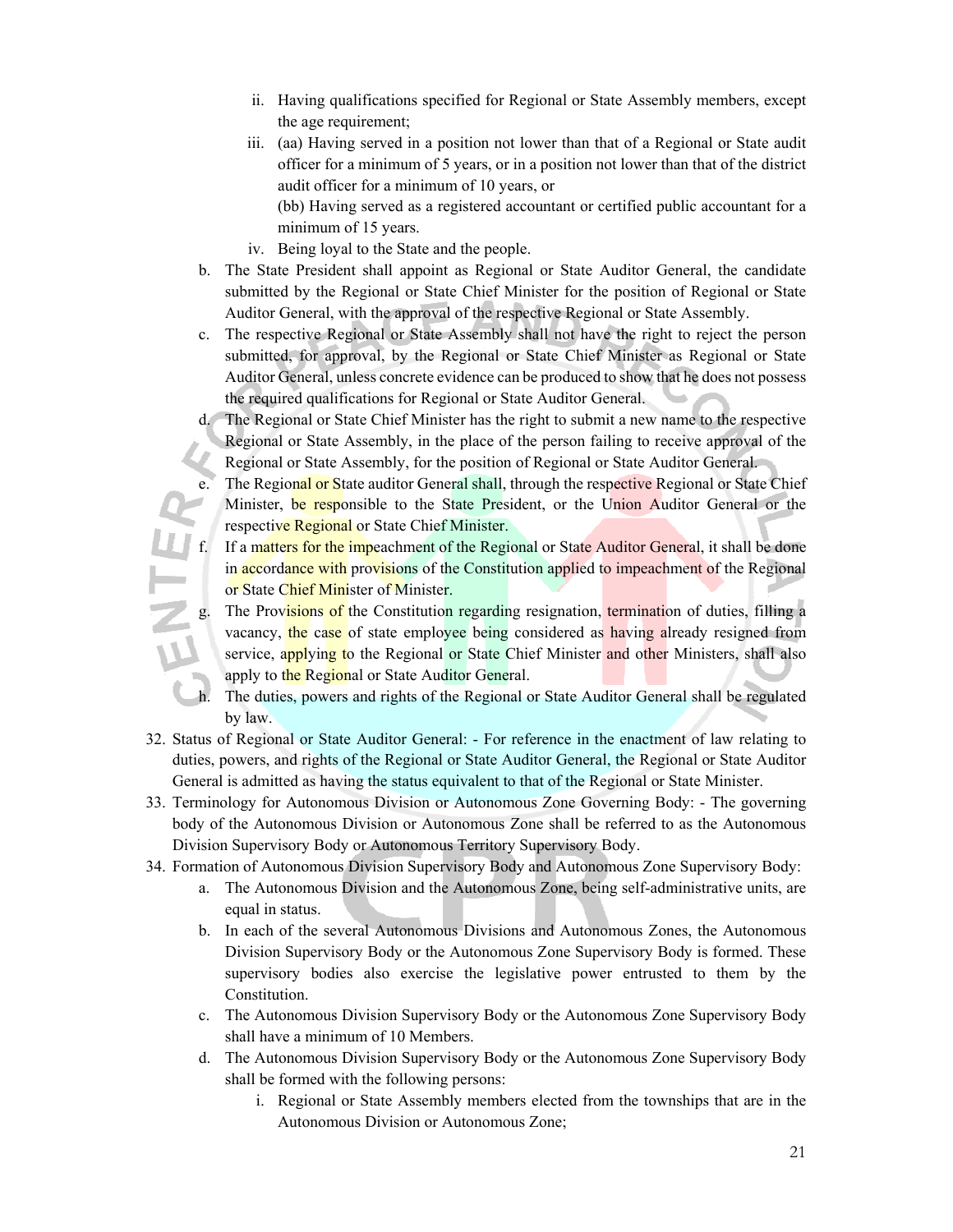- ii. The military personnel who have been submitted, according to law, by the Chief of Staff of the Defense Forces for the purpose of undertaking the security or border affairs responsibilities;
- iii. Representatives selected by person mentioned in subparagraph (1) and (2).
- e. Members of Autonomous Division Supervisory Body or Autonomous Zone Supervisory Body, mentioned in Paragraph (d), Subparagraph (1) and (2), above, shall consult among themselves and elect an appropriate Regional or State Assembly Member, elected from the townships in the Autonomous Division or Autonomous Zone, as Chairman of the Autonomous Division or Autonomous Zone. The person thus elected shall be submitted to the State President through the Regional or State Chief Minister.
- f. The State President shall appoint the person whose name has been submitted as Chairman of the respective Autonomous Division or Autonomous Zone.
- g. The position of Chairman of the Autonomous Division or Autonomous Zone shall be equivalent to that of the Regional or State Minister. Therefore, provisions applying to Regional or State Ministers shall, with the exception of appointment procedure, shall also apply to Chairman of the Autonomous Division or the Autonomous Zone.

The respective Chairman of the Autonomous Division or Autonomous Zone and members of the Supervisory Body:

- i. Shall select an ethnic representatives from each of the ethnic nationalities, having a reasonable population of at least 10,000 and above as recognized by appropriate authority and living in the Autonomous Division or Autonomous Zone, a part from the ones that already have an Autonomous Division or Autonomous Zone of their own, to be members in the Autonomous Division Supervisory Body or Autonomous Zone Supervisory Body. The persons to be selected thus shall have the qualifications specified for Regional or State Assembly members.
- ii. If the number of members of the Autonomous Division Supervisory Body or the Autonomous Territory Supervisory Body has not reached the required 10, the needed number of representatives shall be selected from among the appropriate residents of the Autonomous Division or Autonomous Zone, who have the qualifications specified for members of the Regional or State Assembly.
- i. The Chief of Staff of the Defense Forces may, as necessary, fill up positions for the military personnel whose number in the Autonomous Division Supervisory Body or Autonomous Zone Supervisory Body is at least one fourths the total number of the Supervisory body members.

**SENTEX** 

- j. The military personnel whose names Chief of Staff of the Defense Forces has submitted, according to law, for entrusting responsibilities as members of the Autonomous Division or Autonomous Zone Supervisory Body, shall have the qualifications specified for members of the Regional or State Assembly.
	- i. The respective Autonomous Division Supervisory Body Chairman or Autonomous Zone Supervisory Body Chairman shall announce the names of the members of the Autonomous Division Supervisory Body or Autonomous Zone Supervisory Body.
	- ii. The Autonomous Division or Autonomous Zone Supervisory Body Chairman shall be responsible to the respective Regional or State Chief Minister and, through the respective Chief Minister, to the State President.
	- iii. The members of the Autonomous Division or Autonomous Zone Supervisory Body shall be responsible to the Chairman.
	- iv. The specification concerning term of office, disciplinary action, resignation, termination from duties, filling of vacancies of the Chairman or members of the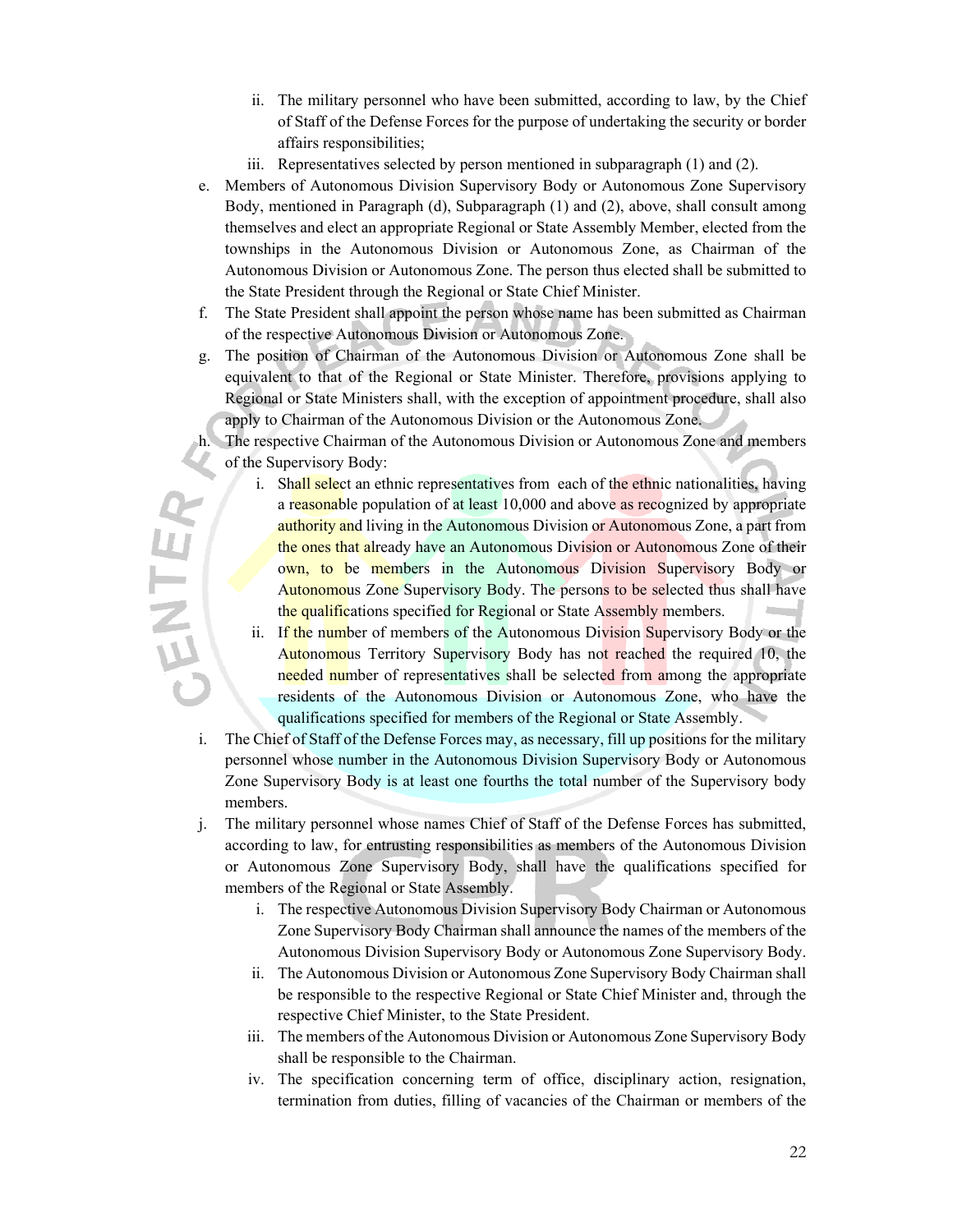Autonomous Division or Autonomous Zone Supervisory Body shall be regulated by law.

- k. The duties, powers, and rights of the Autonomous Division or Autonomous Zone Chairman and members of the supervisory body shall be regulated by law.
- l. The respective Chief of the General Administration Department of the Autonomous Division of Zone, shall serve, also, as Secretary to the Autonomous Division or Zone Supervisory Body. Besides, the Autonomous Division or Zone General Administration Department shall also be the Office of the respective Autonomous Division or Zone Supervisory Body.
- m. Among the basis principles laid down at the National Assembly plenary session, in place of Paragraph (1) Sub-paragraph (5) of the principles concerning Legislation and Executive, which reads, "matters mentioned in the above Paragraph (d), Sub-paragraphs (5) and (6), paragraph (g) Sub-paragraph (5) and, Sub-paragraph (4) of this Paragraph are to be implemented by the State by forming a commission," shall be, "matters mentioned in the above Paragraph (d) Sub-paragraphs (5) and (6), Paragraph (g) Sub-paragraph (5) and Subparagraph (4) of this Paragraph shall be implemented by the National Assembly at the same time.
- 35. Administration of Rangoon City Union Territory
	- a. Rangoon City, which is the Union territory, includes all the districts and townships that are in the municipality at the time this Constitution comes into force.
	- b. The State President may, as necessary, re-designate the districts and townships in Rangoon City, which is the Union Territory.
	- The State President:
		- i. Shall establish Rangoon City Council;
		- ii. Shall appoint persons having the specified qualifications as City Council Chairman and Members.
		- iii. Shall obtain names of military personnel, having the specified qualifications, from Chief of Staff of the Defense Forces, for appointing as Council Members and entrusting responsibilities relating to matters of security of Rangoon City.
		- iv. May specify, according to law, the number of members, including Chairman, for the Rangoon City Council, as necessary.
	- d. The Council Chairman and Members shall have the following qualifications:
		- i. Having attained to the age of 35 years;
		- ii. Having qualifications specified for members of the People's Assembly, except the age requirement,
		- iii. Having other qualifications as Specified by the State President.
	- e. The Rangoon City Council Chairman shall be responsible to the State President and the Members shall be responsible to the Rangoon City Council Chairman and, through the Chairman, shall also be responsible to the State President.
	- f. Term of Office, Resignation, Termination from Duties and Filling Vacancies:
		- i. The term of office of the Chairman and Members of the Rangoon City Council shall normally the same as that of the State President.
		- ii. If the Chairman or any Member of the Council wishes, for some reason, to resign from office before the end of the term, he shall inform the State President in writing, and may resign.
		- iii. The State President:

(aa) May issue a directive instructing the Rangoon City Council Chairman or any Member who is unable to fulfill his duties, to resign. If he does not comply with the directive, he shall be relieved from duty.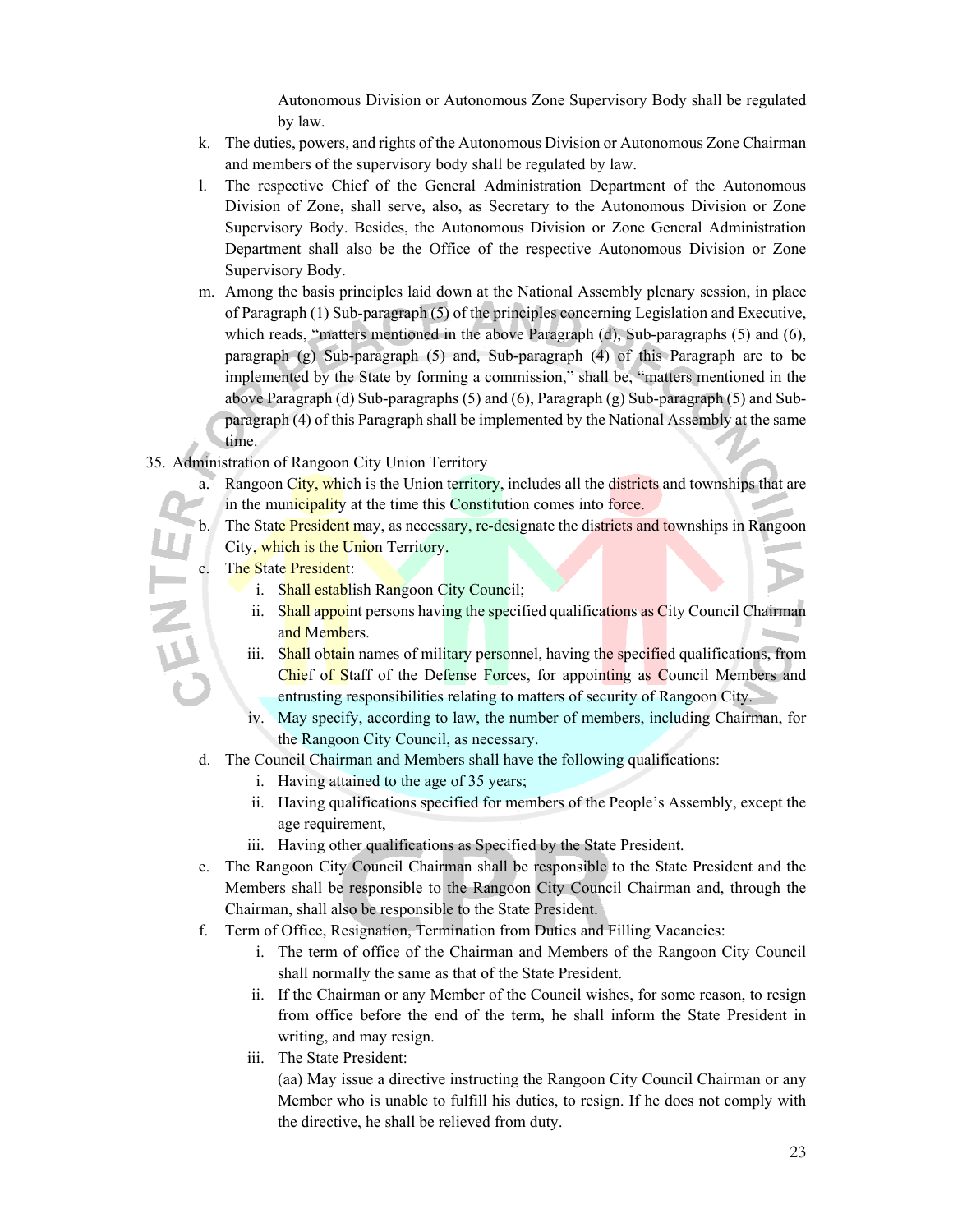(bb) Shall consult with Chief of Staff of the Defense Forces if it concerns the resignation or relief from duty of a military personnel in the Rangoon City Council.

- iv. Due to resignation, or relief from duty, or death or any other reasons, if the office of the Rangoon City Council Chairman or that of a council member falls vacant, the State President may, according to provisions of the Constitution, relating to the appointment of Council Chairman and Members, appoint a new Council Chairman or Member. The term of office of new Council Chairman or new Member, thus appointed, shall extend only to the end of the remaining term of the State President.
- g. If the Council Chairman or any member is a member of any Assembly, he shall be considered as having already resigned as a member of the Assembly on the day he is appointed as Council Chairman or Member.
- h. If the Council Chairman or any Member is a state employee, he shall be considered as having already resigned from the position of a state employee according to prevailing public service rules and regulations on the day he is appointed as Council Chairman or Member.
- The military personnel, that have been appointed as Council Members for, security matters of Rangoon City, shall not be required to retire or resign from the military.
- If the Council Chairman or any Members is a member of a political party he shall not involve himself in the activities of the political party from the day he is appointed as Council Chairman or Member through out his term of office.
- k. Formation of the Rangoon City Council, the duties, powers and rights of the Council Chairman and Members shall be regulated by law.
- l. The Chief of Rangoon City Council General Administration Department is, in term of position, shall be the Secretary of the City Council. The Rangoon City Council General Administration Department shall be the Secretariat of City Council.
- 36. Specification of Status of the Rangoon City Council Chairman and Members: For reference in the enactment of law **concerning** duties, powers, and rights of the Rangoon City Council Chairman and Members, the status of Council Chairman is admitted as equivalent to that of Union Minister.
- 37. Administration of Coco Island Union Territory: The Administration of Coco Island Township, which is a Union Territory, shall be incorporated with the administration of Rangoon City, which is also a Union territory.
- 38. Administration at District and Township Levels: The administration at district and township levels shall be entrusted to the civil service employees.
- 39. Administration at Ward or Village Tract Level: For ward or village administration, a person enjoying the respect of the local inhabitants and having moral integrity shall be appointed, according to law, and entrusted with the duties.

### **THE HEAD OF STATE**

- 1. The Head of State is the State President.
- 2. The State President represents the State.
- 3. The State President receives the highest position among all the citizens through the Union of Burma.
- 4. Qualifications of the State President and Vice Presidents
	- a. The State President shall be a person loyal to the State and the citizens.
	- b. The State President, himself, and both parents must be indigenous Burmese citizens, born in the jurisdiction of the State.
	- c. The candidate for the State President shall have attained to the minimum age of 45 years.
	- d. The State President shall be a person having vision concerning national affairs, such as politics, administration, economy, military, and others.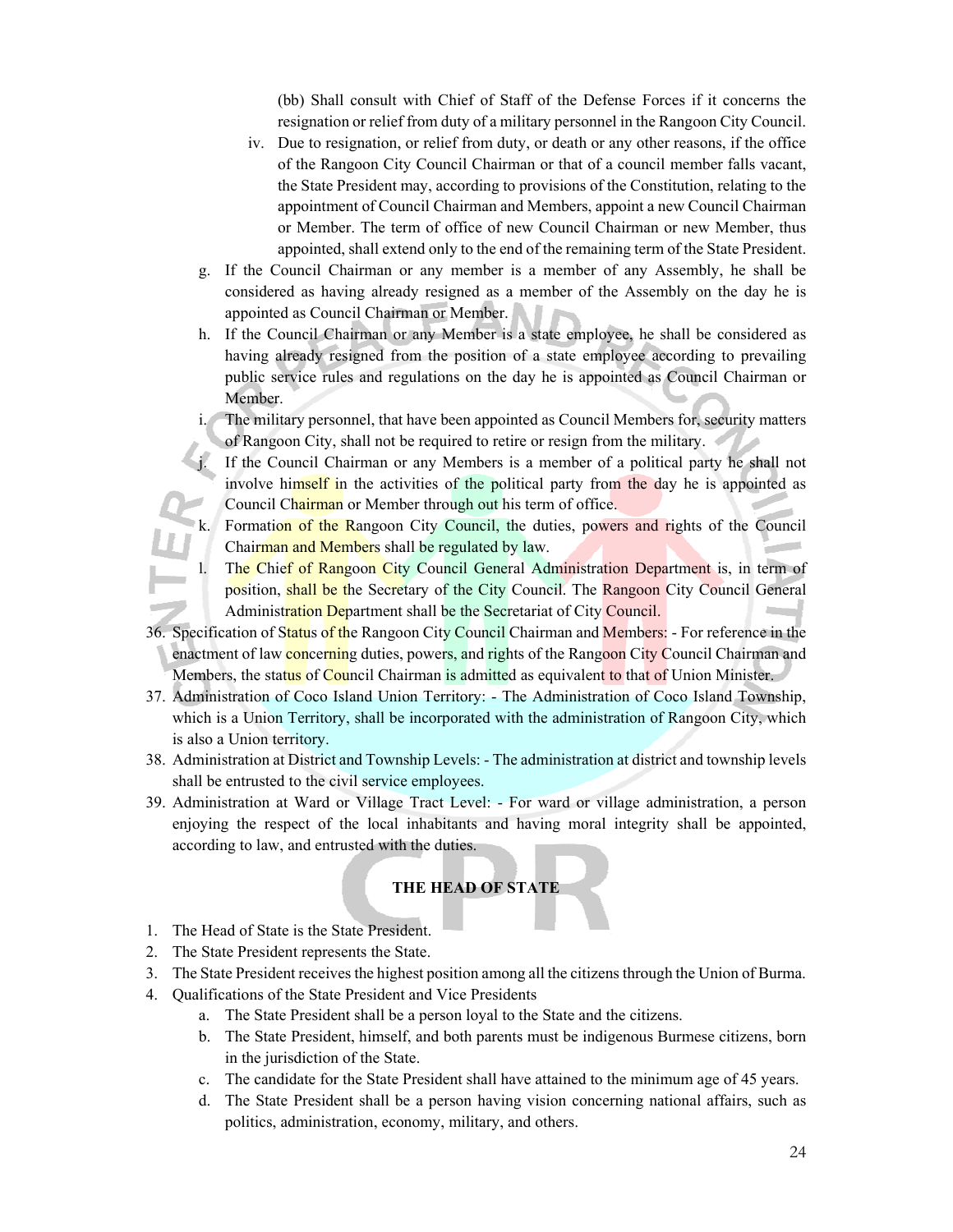- e. The State President shall be a person who has resided in the State continuously for a minimum of 20 years, at the time of election as the State President.
- f. The State President, either of his parents, his spouse, any legitimate child or the spouse of any of the legitimate child, shall not be a loyal subject to any foreign government or a person under the influence of a foreign government or citizen of an alien country. They shall not be beneficiaries of privileges and loyalties enjoyed by persons under the influence of a foreign government or citizens of an alien country.
- g. In addition to the qualifications specified for Assembly Members, the State President shall have the special qualifications specified for the State President.
- h. The Vice-President shall have the qualification specified for the State President.
- 5. Election of the State President and Vice-Presidents
	- a. The State President shall be elected by the Presidential Election Body.
	- b. The Presidential Election Body shall be formed of three groups of Members of the Assemblies, as follows:
		- i. The group of elected Assembly Members from the Assembly which is composed of equal number of members from the Regions and the States;
		- ii. The group of elected Assembly Members of the Assembly which is composed of members elected on population basis;
		- iii. The group of military personnel, who have been submitted by Chief of Staff of the Defense Forces, to serve as assembly members, in the above mentioned two assemblies.
	- Each group shall elect a Vice-President each either from among the Assembly Members or non-Member.
	- d. A body that comprises of Chiefs and Deputy Chiefs of the Union Assembly, and the National **Assembly** and People's Assembly, shall scrutinize whether the Vice-Presidents elected have the qualifications specified for the State President.
	- e. The Presidential Election Body that includes all the Members of the Union Assembly shall elect from among the three Vice-Presidents the State President.
	- f. A statute shall be enacted to regulate the election of the State President.
- 6. Term of office of State President or Vice-Presidents
	- a. The term of office of the State President or Vice-President is five years.
	- b. The State President and Vice-Presidents shall continue to serve their duties until the end of election of a new State President at the completion of their term in office.
	- c. The State President and Vice-Presidents shall not serve for more than two terms.
	- d. Serving as the State President or Vice-President for an interim period shall not be regarded as a term.
	- e. If, for a certain reason, office of the State President or Vice-President becomes vacant, and the vacancy is filled by a by-election, the term of office of that new State President or Vice-President shall extend till the end of the remaining term of office, only.
- 7. The State President or Vice-President shall not be a member of any of the two Assemblies.
	- a. If the State President or Vice-Presidents are members of Assembly, or state employees, they shall be considered as having resigned or retired on the day they are elected as State President or Vice-President.
	- b. If the State President or Vice-Presidents are members of a political party, they shall not take part in the activities of that political party, from the day they are elected as the State President or Vice-Presidents and throughout their term of office.
- 8. Swearing in of State President and Vice-Presidents: To Solemnly proclaim and swear that he shall:
	- a. Be loyal to Republic of the Union of Burma and the citizens;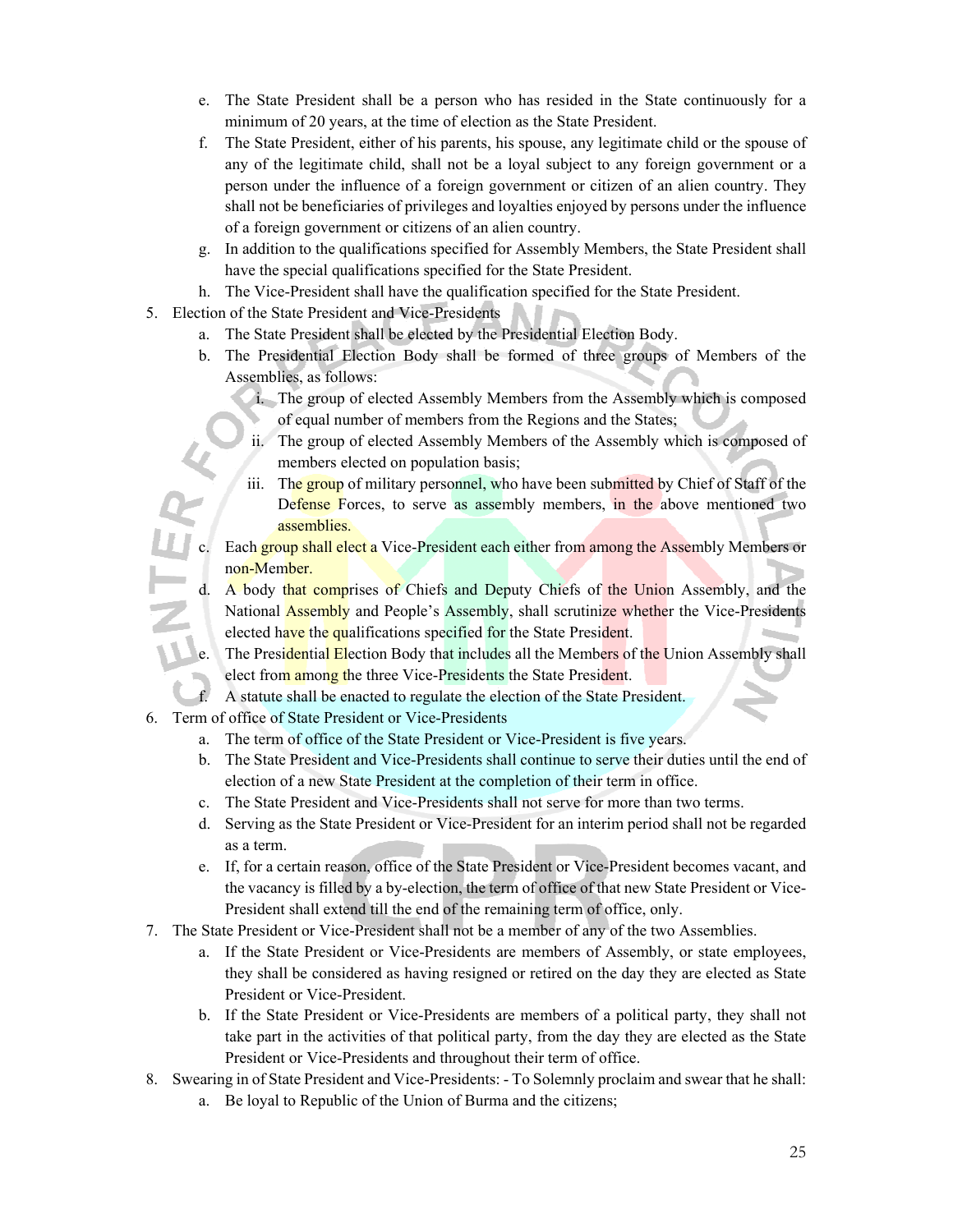- b. Always dedicate to the prevention of disintegration of the Union, prevention of disintegration of the union among the ethnic nationals, maintenance of sovereignty;
- c. Abide by the Constitution and also obey and practice the country's law;
- d. Perform his duties with honesty and with utmost diligence;
- e. Promote the natural laws of justice, freedom and equality in the Republic of Burma;
- f. Sacrifice his life for the State and for the benefit of the Republic of the Union of Burma.
- 9. Duties, Powers, and Rights of State President and Vice-Presidents: The State President and Vice-Presidents shall exercise the duties and powers entrusted by the Constitution and other laws.
- 10. The State President and Vice-Presidents shall not accept any other position that receives salary, expenses and other benefits.
- 11. The State President and Vice-Presidents shall submit to the Chief of the Union Assembly the list of land, houses, buildings, business, money saves, other valuable properties, with estimated value, commonly owned by their families headed by them.
- 12. The State President and Vice-Presidents shall receive the specified salary, expenses and decorations. They shall also receive a decent housing.
- 13. The State President and Vice-Presidents, except in the case of impeachment and dismissal from office, shall receive reasonable pension and support, on retirement at the completion of duties.
- 14. Impeachment of State President or a Vice-President: The State President or any of the Vice-Presidents may be *impeached* for any of the following reasons:
	- i. High treason,
		- ii. Violation of provisions of the Constitution,
	- iii. Misconduct,
		- iv. Lack of qualification of the State President or Vice-Presidents as specified in the Constitution.
- 15. If impeachment against the State President or a Vice-President is to be made, at least one fourth of the total membership of any one of the two Assemblies of the Union Congress shall sign their names and submit their **proposal to** the respective Assembly Chief.
- 16. The impeachment shall proceed only at the support of at least two thirds the total membership of that assembly.
- 17. If one Assembly supports the impeachment proposal, the other Assembly shall begin to defend himself personally or through representative.
- 18. A the time of the investigation, the State President or Vice-President shall have the right to defend himself personally or through representative.
- 19. At the completion of the investigation, if at least two thirds of the total membership of the Assembly, that has undertaken the investigation or has authorized the investigation, decides that there is reason for impeachment, and that it is no longer appropriate for the State President or Vice-President to continue in office, that Assembly shall submit to the Chief of the Union Assembly, a proposal for the dismissal from office of the State President or Vice-President.
- 20. The Chief of the Union Assembly shall, on receiving the proposal, immediately issue a promulgation dismissing the State President or Vice-President from office.
- 21. Vacancy of Office of the State President and Vice-President: If the State President or any Vice-President wishes to resign before the completion of his term he shall be permitted to resign.
- 22. If the office of State President becomes vacant, due to resignation, death or permanent incapacitation, before the end of this term, the Vice-President receiving the second highest vote at the time of the election of the State President shall serve as Acting State President.
- 23. If the vacancy of the State President office occurs at ht time when the Union Assembly is in session, the State President shall immediately notify the Chief of the Union Assembly so at to enable the Union Assembly to elect a new State President within seven days.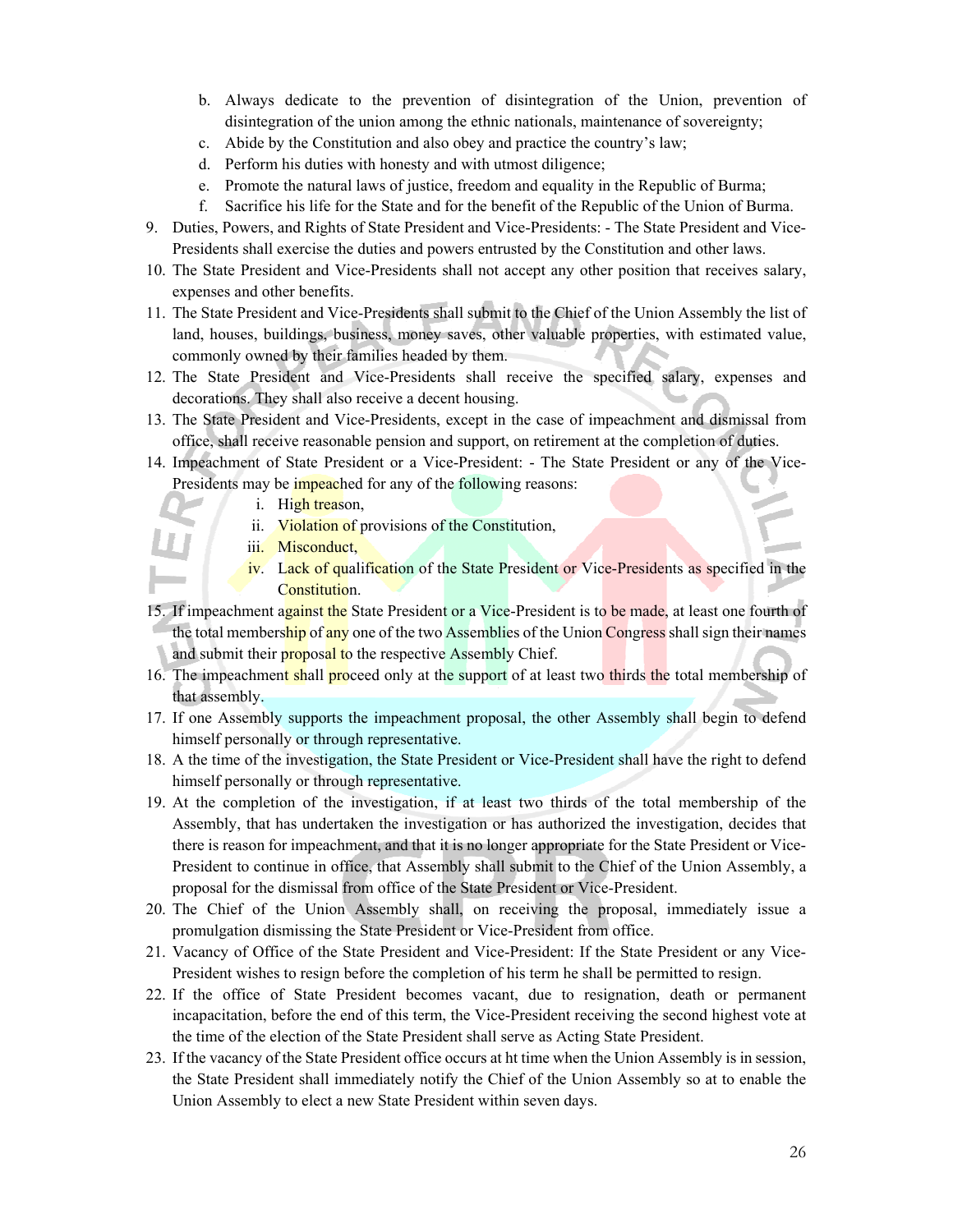- 24. On receiving the notification from the Acting State President, Chief of the Union Assembly shall arrange fro the group of Assembly Members who had, initially, elected the State President and Vice-Presidents, to elect a new Vice-President.
- 25. Following the election of a new Vice-President, the Union Assembly shall elect the State President from among the three Vice-Presidents.
- 26. If the occurrence of vacancy is not during a session of the Union Assembly, the Chief of the Union Assembly, on receiving the notification from the Acting State President, shall convene the Union Assembly within 21 days and elect the new State President, according to the procedures mentioned above.
- 27. If, before the end of the term, a Vice-President office becomes vacant during the session of the Union Assembly, due to resignation, death, or permanent disability, or for any other reason, the State President shall immediately notify the Chief of the Union Assembly, so as for the electoral body consisting of assembly members, that has elected the Vice-President in question, shall in seven days elect a new Vice-President.
- 28. If the Union Assembly is not in session, the Chief of the Union Assembly shall, within 21 days, after receiving the notification from the State President, convene the Union Assembly, for the respective electoral body consisting of assembly members to elect a new Vice-President, according to specified procedures.

# **THE JUDICIARY**

Distribution of State Judicial Power: The State judicial power is distributed among:

- a. The Supreme Court of the Union, the High Courts of the Regions, the High Courts of the States, the Courts of the Autonomous Divisions, the Courts of the Autonomous Zones, the District Courts, the Township Courts, other Courts, established according to law, and Justices appointed according to the Constitution or other laws;
- b. Military Courts established according to the Constitution or other laws;
- **C.** The Constitutional Tribunal.
- 2. Supreme Court of the Union
	- a. Supreme Court of the Union in established in the State. The Supreme Court of the Union, without prejudice to the Constitutional Tribunal and the Military Court, is the Union's highest Court.
	- b. (1) Chief of the Union Supreme Court shall be called the "Chief Justice of the Union"; (2) A minimum of seven and maximum of eleven Justices of the Supreme Court of the Union, including Chief Justice of the Union, may be appointed.
	- c. (1) The State President shall appoint the Chief Justice of the Union, with the approval of the Union Assembly. (2) The Union Assembly shall not have the right to reject candidate for Chief Justice of the Union, submitted by the State President, unless there is concrete evidence to prove that the candidate fails to possess qualifications specified by the Constitution for Chief Justice of the Union. (3) The State President shall have the power to submit a new candidate for the position of Chief Justice of the Union, in place of the one rejected by the Union Assembly. (4) The State President shall appoint the candidate approved by the Union Assembly as Chief Justice of the Union.
	- d. (1) The State President, in consultation with Chief Justice of the Union, shall submit a list of candidates to the Union Assembly for approval, for positions of Justices of the Supreme Court of the Union. (2) The Union Assembly shall not have the right to reject, unless there is concrete evidence to prove that the candidates do not have the qualifications, specified by the Constitution, for justices. (3) The State President shall have the right to submit a new candidate, in place of the one rejected by the Union Assembly. (4) The State President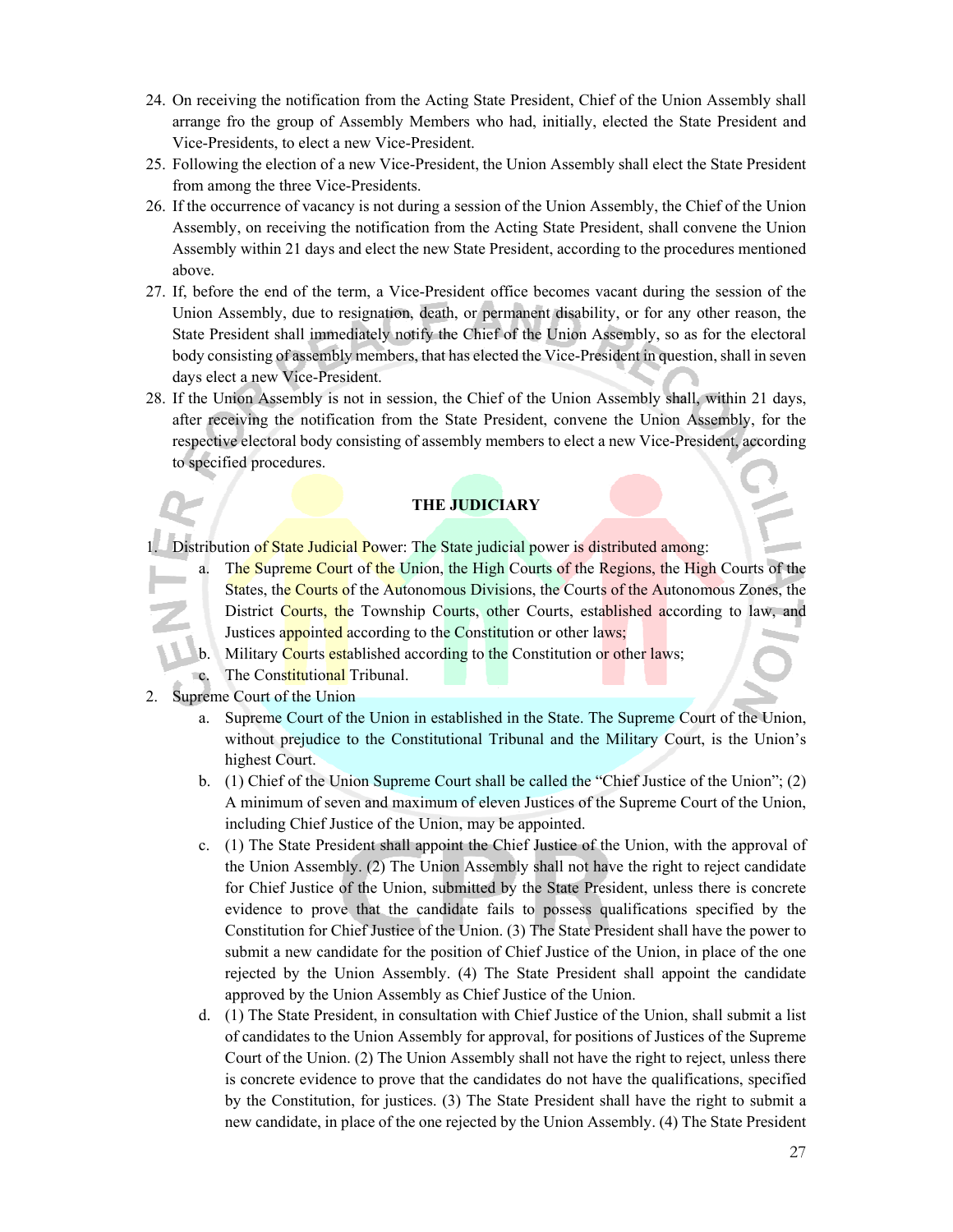shall appoint the candidates approved by the Union Assembly as the Justice of the Supreme Court of the Union.

- 3. Qualifications for Chief Justice and Justices of the Supreme Court of the Union: Chief Justice of the Union and the Justices of the Supreme Court of the Union shall have the following qualifications:
	- a. Not younger than 50 years and not older than 70 years of age;
	- b. Possess the qualifications specified for members of the People's Assembly, with the exception of the provision for age;
	- c. (1) Having served a minimum of five years as a Regional or State High Court Judge; or (2) Having served a minimum of ten years as a judicial officer or law officer in an office with a status not lower than the Region or State level; or (3) Having worked for a minimum of 20 years as an advocate; or (4) A person regarded by the State President as a famous and dignified expert in law.
	- d. Being loyal to the State and the citizens;
	- e. Not being a political party member;
	- f. Not being an Assembly Member.
- 4. Empowerment of the State President:
	- a. The State President may impeach the Chief Justice of the Union or a Justice of the Supreme Court of the Union for any of the following matters;
		- i. Commission of high treason;
		- ii. Violation of any provision of the Constitution;
		- iii. Gross misconduct;
		- iv. Failing to have qualifications for the Chief Justice of the Union of an Justice of the Supreme Court of the Union, as specified by the constitution.
	- b. If the State President has to impeach the Chief Justice of the Union of Justice of the Supreme Court of the Union, he shall submit his proposal for impeachment to the Patron of the Union Assembly.

The Patron of the Union Assembly shall form an investigation body and direct it to conduct an investigation, according to law.

- d. An equal number of the People's Assembly and the National Assembly members shall be included in the body. A suitable member from among these shall be entrusted with duties of the chairman of the investigation body.
- e. A time period shall also be designated, taking into account the magnitude of the investigation to be conducted.
- f. The State President, may either in person or through a representative, witness the impeachment before the investigation body. He shall also have the right to present evidence and witness.
- g. The Justice under impeachment shall be granted the right to defend himself in person or through a representative during the investigation period.
- h. When the investigation body presents its findings, the Patron of the Union Assembly shall submit them to the Union Assembly.
- i. If two-thirds of the total membership of the Assembly decide that the impeachment is valid and that the person is no longer suitable to serve as the Chief Justice of the Union of Justice of the Supreme Court of the Union, the Patron of the Union Assembly shall notify the State President of the decision.
- j. On such notification, the State President shall dismiss the Chief Justice of the Union or the Justice of the Supreme Court of the Union.
- k. If the Union Assembly decides that the allegation is not true, the Patron of the Union Assembly shall notify the State President of the decision.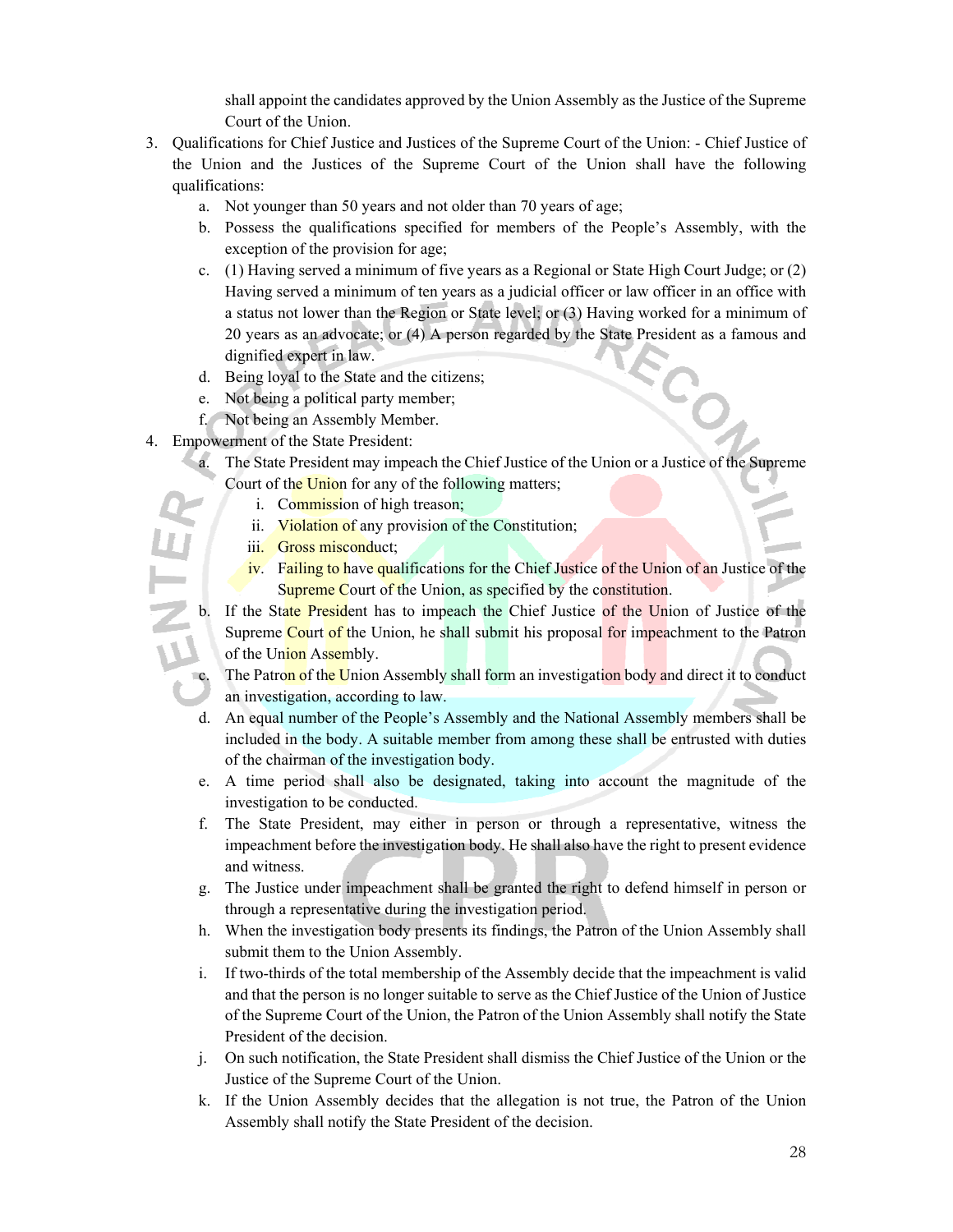- 5. Impeachment of Chief Justice or any Justice of the Supreme Court of the Union.
	- a. The Chief Justice of the Union or a Justice of the Supreme Court of the Union may be impeached for any of the following matters:
		- i. Commission of high treason;
		- ii. Violation of any provision of the Constitution;
		- iii. Gross misconduct;
		- iv. Failing to have the qualifications for Chief Justice of the Union or a Justice of the Supreme Court of the Union, as specified by the Constitution.
	- b. Impeachment of Chief Justice of the Union or a Justice of the Supreme Court of the Union shall be undertaken, in accordance with the Constitution.
	- c. If the investigating Assembly decides that the impeachment is valid and that the person is not longer suitable to continue in office, the State President shall dismiss the Chief Justice of the Union or Judge of the Supreme Court of the Union.
	- d. If the investigating Assembly decides that the allegation is not valid, the respective Assembly Chairman shall notify the State President of the decision.
- 6. Term of office of the Chief Justice and the Justices of the Supreme Court of the Union.: The Chief Justice of the Union or Justice of the Supreme Court of the Union may, unless any of the following matters occurs, remain in service, until the attainment of the age of 70 years:
	- i. Resignation from office on his own free will;
	- ii. Termination of service in the office, as a result of impeachment;
	- iii. Termination of service, on the recommendation of the medical body, established according to the law, that he is permanently disabled either physically or mentally; iv. Death.

Independence of Chief Justice and Justices of the Supreme Court of the Union

- a. Chief Justice of the Union and the Justices of the Supreme Court of the Union shall be independent from party politics.
- b. If the Chief Justice of the Union or a Justice of the Supreme Court of the Union is a State employee, he shall be regarded as having been pensioned, according to the existing rules and regulations of the civil service, from the day he is appointed as Chief Justice or a Justice of the Supreme Court of the Union.
- 8. Duties, powers and rights of Chief Justice and Justices of the Supreme Court of the Union: The duties, powers and rights of Chief Justice of the Union and the Justice of the Supreme Court of the Union shall be regulated by law.
- 9. Status of Chief Justice and Justices of the Supreme Court of the Union: For purposes of reference on enactment of law concerning the duties, powers and rights of Chief Justices of the Supreme Court of the Union, the status of Chief Justice shall be admitted as equivalent to that of the Vice-President and the status of Justices of the Supreme Court of the Union shall be admitted as equivalent to that of Union Ministers.
- 10. Formation of High Court of a Region or State
	- a. A High Court is established in every Region and State.
	- b. (1) The Chief of the High Court of a Region or that of a State shall be called Chief Justice of the High Court of the Region or the State. (2) A minimum of three and a maximum of seven Justices of the High Court of the Region or State, including the Chief Justice, may be appointed in the High Court of the Region or the State.
	- c. (1) The State President, in consultation with the Chief Justice of the Union and the respective Chief Ministers of the Regions or State, shall prepare a list of candidates for the positions of Chief Justice of the High Courts of the Regions and the States and submit it to the respective Regions and States. The Chief Ministers of the Regions and States, in consultation with the Chief Justice of the Union, shall prepare a list of candidates for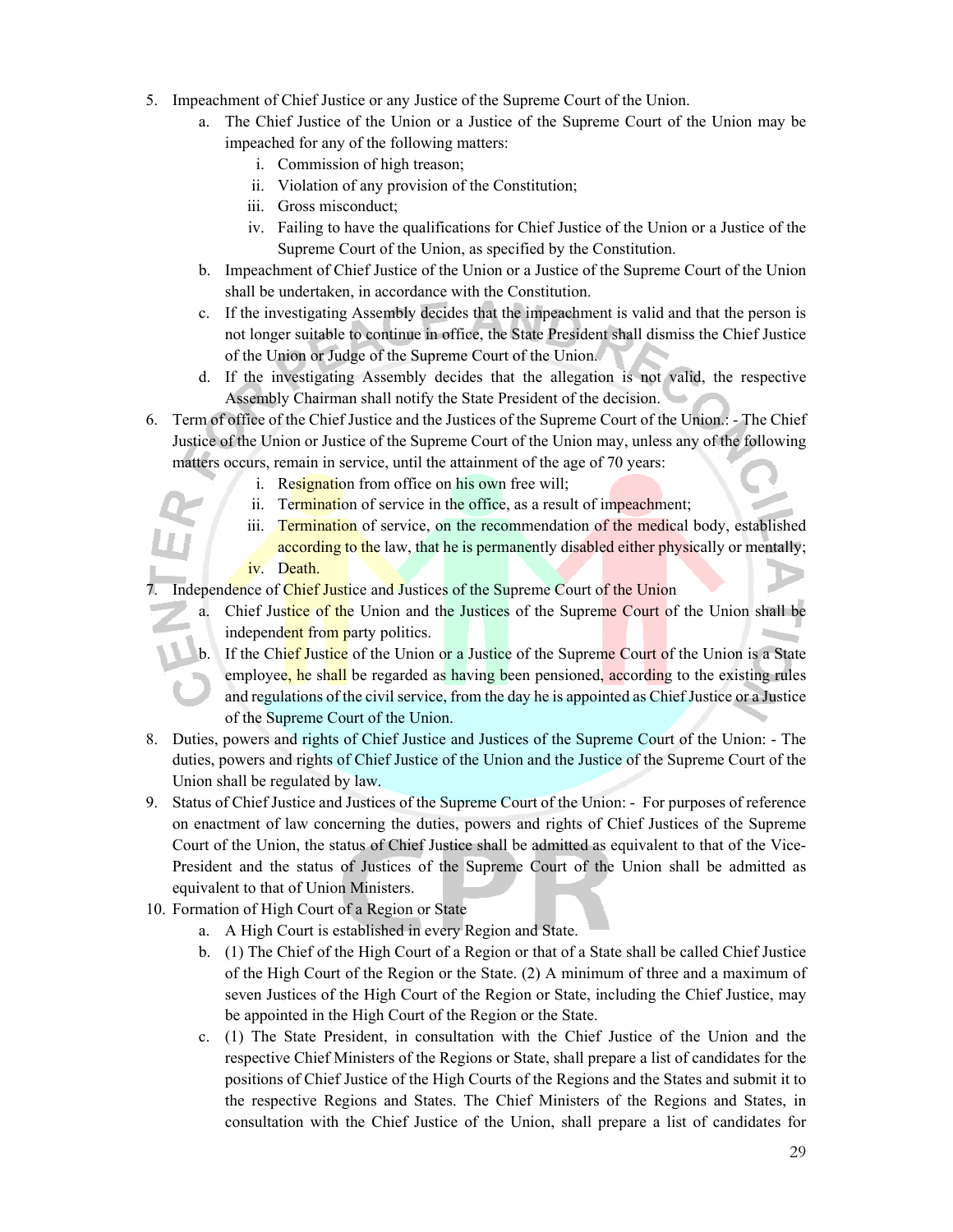positions of Justices of the High Court of their respective Regions and the States and submit them to the respective Region or State Assemblies. (2) The Region or State Assembly shall not have the right to reject the candidate the State President, in consultation with the Chief Justice of the Union and the Respective Chief Minister of the Region or State, has nominated as the Chief Justice of the High Court of the Region or State. It neither shall have the right to reject the candidates nominated by the Chief Minister, in consultation with the Chief Justice of the Union, for positions of Justices of the High Court of the Region or State, unless concrete evidence can be supplied that the candidate or candidates fails to possess qualifications for Chief Justice or Justices of the High Court of the Region or State, as specified by the Constitution. (3) A new candidate or candidates can be submitted according to the procedure mentioned in sub-paragraph (2), in place of a candidate or candidates rejected. (4) The State President shall appoint the persons approved by the respective Region or State Assemblies as the Chief Justice and Justices of the High Court of the respective Regions or States.

- 11. Qualifications for Chief Justice and Justices of High Courts of Regions or States: The Chief Justices and Justices of High Courts of the Regions or States shall have the following qualifications:
	- a. Being not younger than 45 years and not older than 65 years of age;
	- b. Having qualifications specified for Regional or State Assembly Members;
	- c. (1) Having served at least for five years as a judicial officer or law officer at a level not lower than that of the Region or State, or having served at least for ten years a judicial officer or law officer, in an office that has a status not lower than that of the district; or  $(2)$ Having worked for a minimum of 15 years as an advocate; or (3) Being regarded by the State President as a famous and dignified expert in law;
	- d. Being loyal to the country and the citizens;
	- e. Being not a political party member;
	- f. Being not an Assembly Member.
- 12. Empowerment of State President and Chief Minister of the Region or State: The State President may impeach the Chief Justice of a High Court of a Region or State, and the Chief Minister of a Region or State may impeach any of the respective Justices of the High Court of the Region or State, for any of the following matters:
	- a. (1) Commission of high treason; (2) Violations of any provisions of the Constitution; (3) Gross misconduct; (4) Failing to have the qualifications for the Chief Justice of the High Court of the Region or State, as specified by the Constitution.
	- b. If the State President has to impeach the Chief Justice of a High Court of a Region or State, or if the Chief Minister of a Region or State has to impeach any of the respective Justices of the High Court of the Region or State, he shall submit his proposal for impeachment to the Chairman of the Regional or State Assembly.
	- c. The Chairman of the Region or State Assembly shall form an investigation body and direct it to conduct an investigation, according to the law.
	- d. The investigation body is to be formed with Members of Regional or State Assembly. A suitable person from among the members shall be entrusted with duties of the Chairman of the investigation body.
	- e. A time period shall also be designated taking into account the magnitude of the investigation.
	- f. The State President or respective Chief Minister of the Region or State, may either in person or through a representative, witness the prosecution before the investigation body. He also has the right to present evidence and witness.
	- g. The person under impeachment shall be granted the right to defend himself in person or through a representative during the investigation period.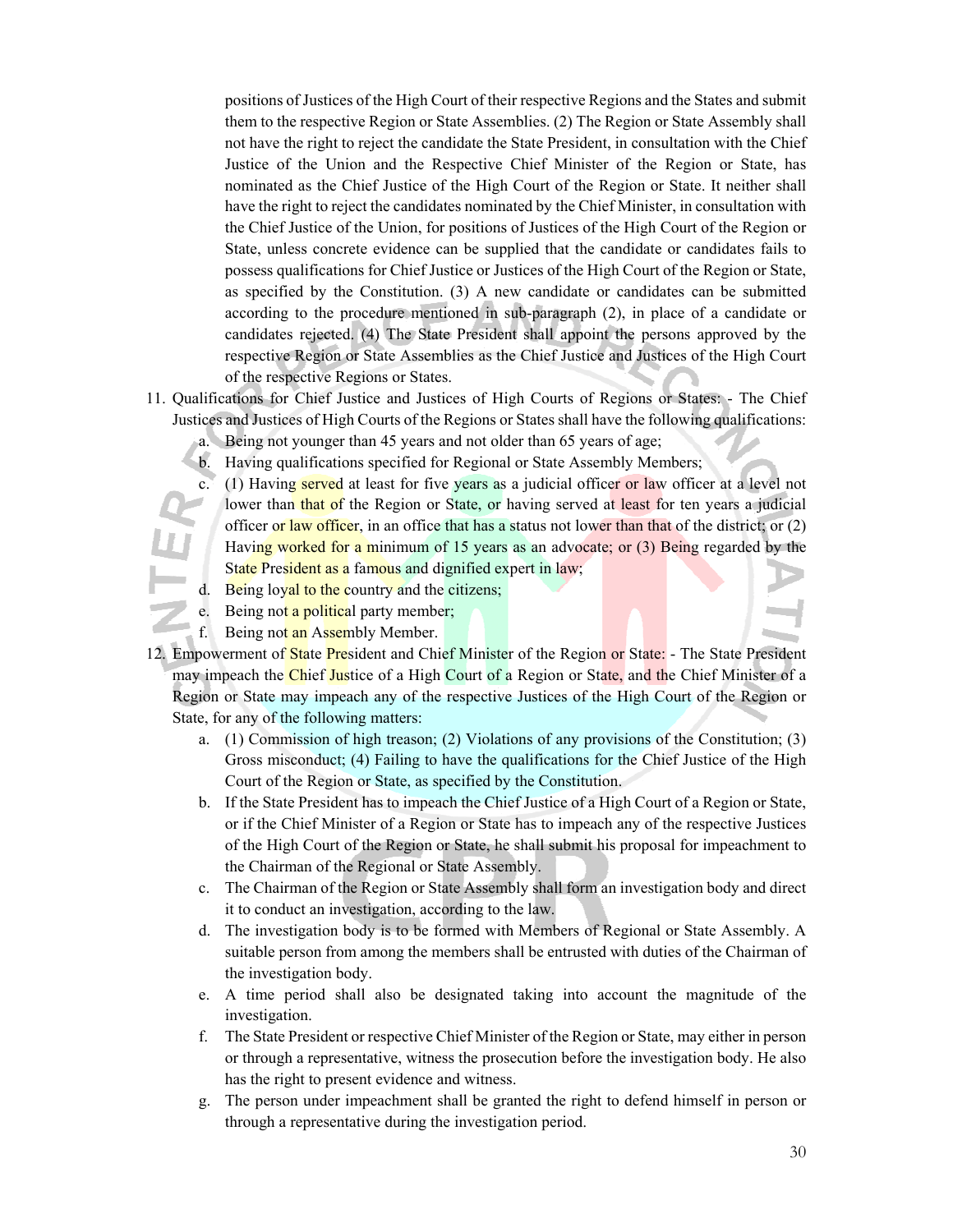- h. When the investigation body presents its finding, the Chairman of the Region or State Assembly shall submit it to the Region or State Assembly.
- i. If two-thirds of the total membership of the Assembly Members decide that the impeachment is valid and that the person is no longer suitable to serve in the office as Chief Justice or a Justice of the High Court of the Region or State, the Assembly Chairman shall submit the decision to the State President, if it is the Chief Justice, or to the Chief Minister if it is a Justice. The Chief Minister of the Region or State, on receiving such report, shall forward it to the State President.
- j. On receiving such a report, the State President shall dismiss from office, the Regional or State High Court Chief Justice or Justice, concerned.
- k. If the Regional or State Assembly decides that the impeachment is not valid, the Chairman of the Region or State Assembly shall inform such a decision, in the case of the Chief Justice, to the State President, and in the case of a Justice, to the Chief Minister of the Region or State.
- 13. Basis for Impeachment of Chief Justice or a Justice of High Court of Region or State.
	- The Chief Justice or a Justice of the High Court of a Region or State may be impeached for any of the following reasons:
		- 1. Commission of high treason;
		- 2. Violation of any provisions of the Constitution;
		- 3. Gross misconduct;
		- 4. Lack of qualifications for Chief Justice or a Justice of the High Court of the Region or State as specified by the Constitution.
	- b. If there is a need to impeach the Chief Justice or Justice of the High Court of a Region or State, a minimum of one-fourth of the total membership of the respective Regional or State Assembly shall sign their names, and submit the proposal to the respective Chairman of the Region or State Assembly.
		- Chairman of the Region or State Assembly, concerned, shall form a body for investigation and direct it to conduct an investigation. A time limit for the investigation shall also be designated, taking into account the magnitude of the investigation required.
	- d. During the investigation period, the person under investigation shall be allowed to present a defense either personally or through a representative.
	- e. When the investigation body presents its findings, the Assembly Chairman shall submit it to the respective Regional or State Assembly. If two-thirds of the total membership decide that the impeachment is valid and that it is no longer appropriate for the person, in question, to serve in office of the Chief Justice or as a Justice of the High Court of the Region or State, the Assembly Chairman shall submit such a decision to the State President, it it is the Chief Justice, or to the Chief Minister, it is a Justice of the High Court of the Region or State. On receiving such a report, the Chief Minister shall forward it to the State President.
	- f. On receiving such a report the State President shall dismiss from office, the Chief Justice or Justice, concerned, of the High Court of the Region or State.
	- g. If the Region or State assembly decides that the impeachment is not correct, the Chairman of the Regional or State Assembly shall inform such decision, in the case of the Chief Justice, to the State President, and in the case of a Justice, to the Chief Minister of the respective Region or State.
- 14. Term of office of Chief Justice or Justice of High Court of Region or State: The Chief Justice or a Judge of the High Court of the Region or State may sere in office, until the attainment of the age of 65 years, unless any of the following matters occurs:
	- i. Resignation on his own free will;